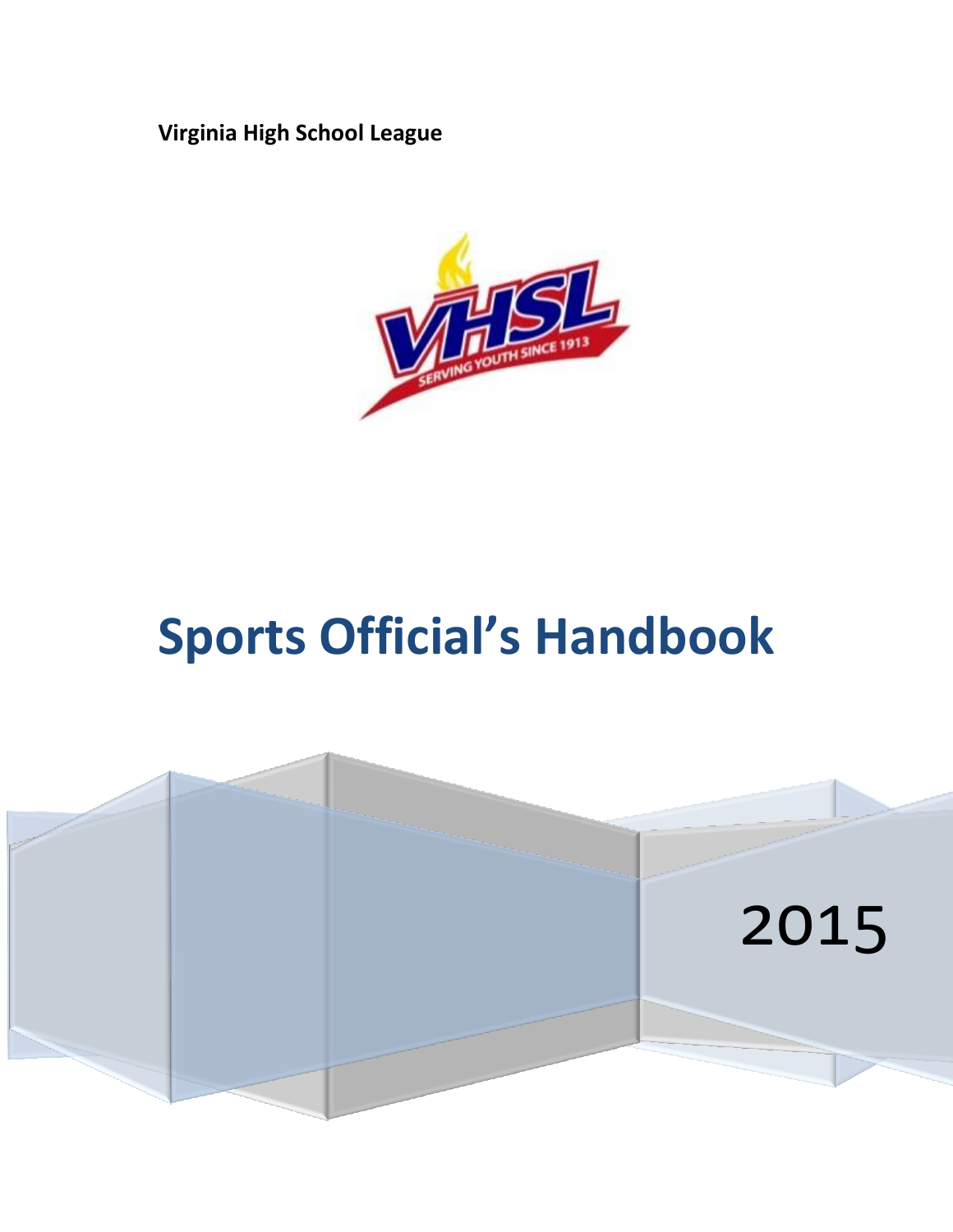# **Table of Contents**

| 1.  |  |
|-----|--|
| 2.  |  |
| 3.  |  |
| 4.  |  |
| 5.  |  |
| 6.  |  |
| 7.  |  |
| 8.  |  |
| 9.  |  |
| 10. |  |
| 11. |  |
| 12. |  |
| 13. |  |
|     |  |
|     |  |
| 16. |  |
| 17. |  |
| 18. |  |
|     |  |
| 20. |  |
|     |  |
|     |  |
|     |  |
|     |  |
|     |  |
|     |  |
|     |  |
|     |  |
|     |  |
|     |  |
|     |  |
|     |  |
|     |  |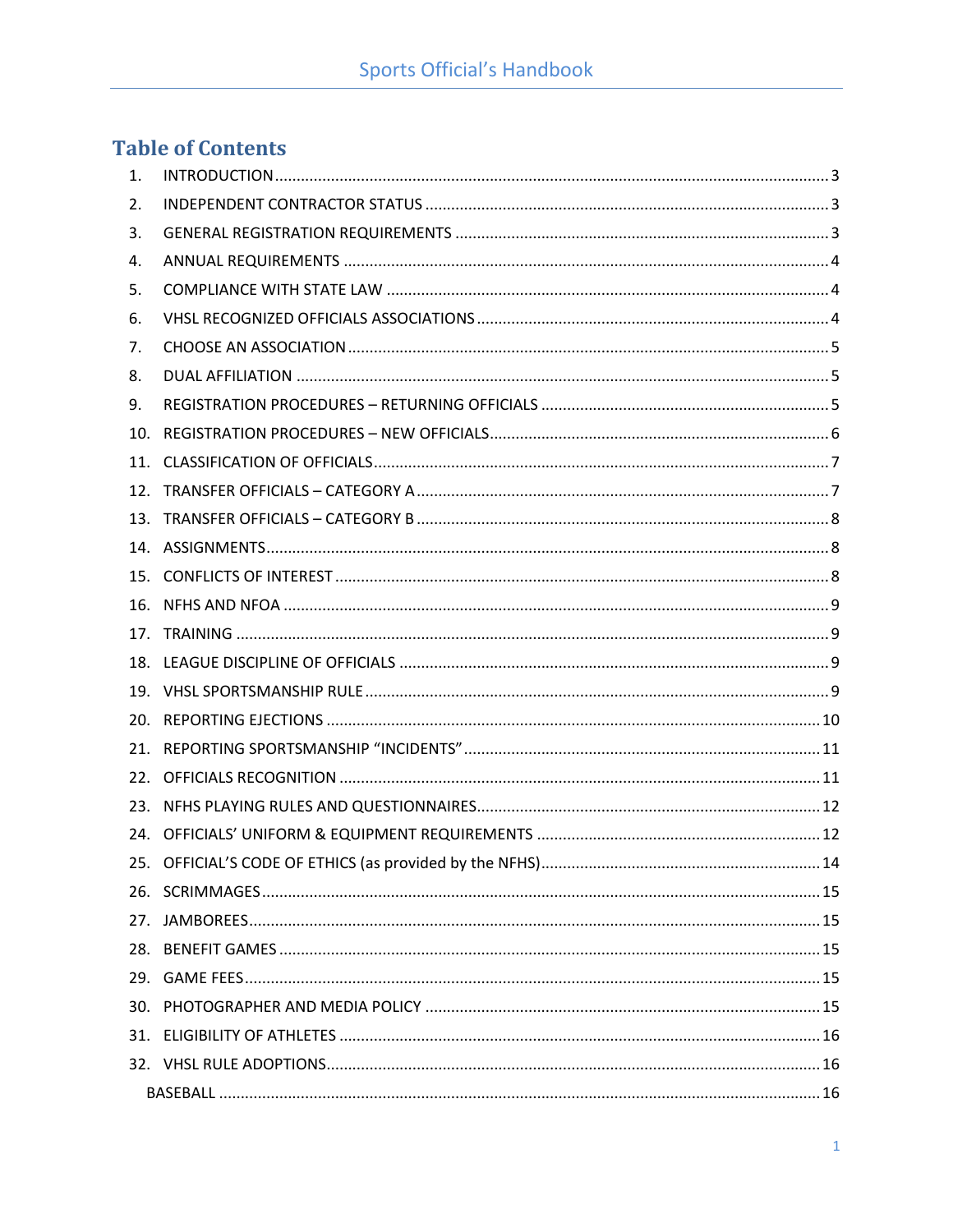| 34. |  |  |  |
|-----|--|--|--|
|     |  |  |  |
|     |  |  |  |
|     |  |  |  |
|     |  |  |  |
|     |  |  |  |
|     |  |  |  |
|     |  |  |  |
|     |  |  |  |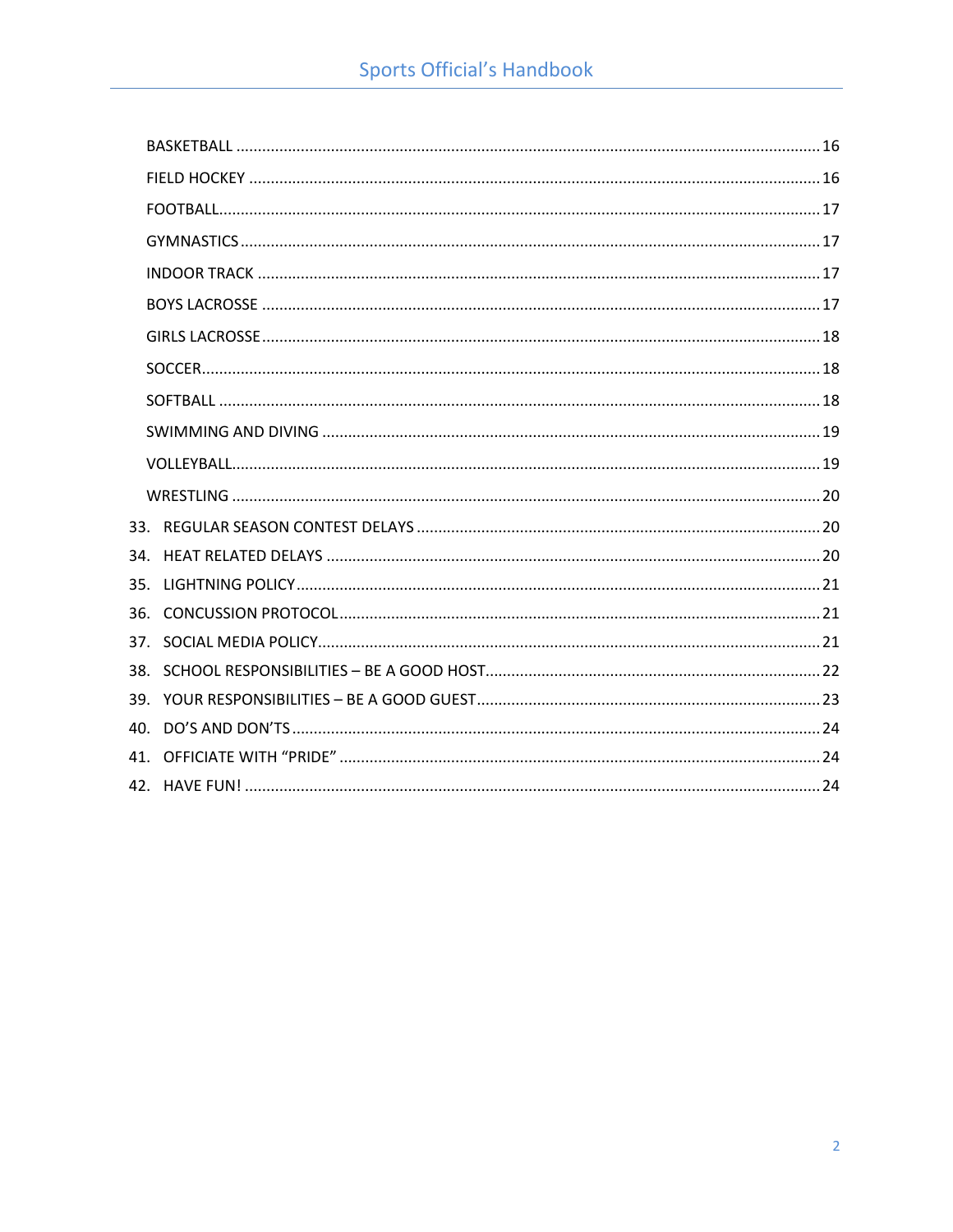## <span id="page-3-0"></span>1. INTRODUCTION

Congratulations on your decision to become a VHSL contest official! The Virginia High School League is a 501 (C) (3) non-profit organization which has as its members the 313 public high schools in the Commonwealth. More than 200,000 students participate annually in 29 athletic and 6 academic activities competing for 155 state championships. Officials are an integral component of VHSL athletic and activity programs. In fact, without officials, there would be no programs. This guidebook is intended to assist you through the process of becoming a VHSL contest official.

The League registers officials in baseball, basketball, competitive cheerleading, field hockey, football, gymnastics, lacrosse, soccer, softball, swim and dive, track and field, volleyball, and wrestling. We are always looking for men and women who wish to join the ranks of the approximately 7,500 officials already in service. Registration is a privilege, and as such, it comes with responsibilities. Those responsibilities are detailed in this Official's Guide.

Officiating is not for everyone. It requires hours of study and practice. It requires an ability to "see" the game a different way, from an official's viewpoint rather than as a spectator, player or coach. It requires dedication and discipline. It requires people management skills. It requires good judgment. It requires the ability to read, understand and apply the rules as intended. It requires confidence without arrogance. It requires the ability to stay calm while other participants may be very emotional. It requires physical fitness and mental toughness. Good officials make it look easy! But, every good official has spent hours, days and years developing their craft. The best officials have a passion for what they do. They don't officiate for the power or so that they can be in control, they officiate because they love it, they want to stay involved in the sport, and they want to contribute to the education of young people. As an official, you have a unique opportunity to make a difference in the lives of today's young people – tomorrow's leaders. If you think you have what it takes to become a VHSL contest official, then welcome – and read on!

## <span id="page-3-1"></span>2. INDEPENDENT CONTRACTOR STATUS

As independent contractors, officials are responsible for their own scheduling, personal equipment, uniforms, insurance, transportation, education and training expenses associated with officiating. VHSL registered officials are "Independent Contractors" who are contracted to perform a specific task. Officials are not eligible for unemployment compensation, disability or worker's compensation benefits. Each contracting entity should review this matter with its local legal counsel in order to make its own determination regarding practices to follow with regard to officials who serve as its independent contractors.

# <span id="page-3-2"></span>3. GENERAL REGISTRATION REQUIREMENTS

- A. You must be at least 18 years of age or a high school graduate to register to officiate contests in the interscholastic program. (Exception: A high school junior or senior who is at least 16 years of age may register with an association, but may only officiate contests below the high school level. The registration fee for these individuals is \$15.00 per sport.)
- B. You may not officiate contests involving VHSL schools until all registration procedures and annual requirements have been completed. An official who works a VHSL contest without having completed all required procedures may be fined, suspended for the remainder of that officiating season and/or denied registration the following year(s).
- C. If you are inactive due to illness, job requirements or other similar reasons you may retain your classification by registering with the League office (through the local association) and passing the required exam. The maximum time you retain this privilege is one year.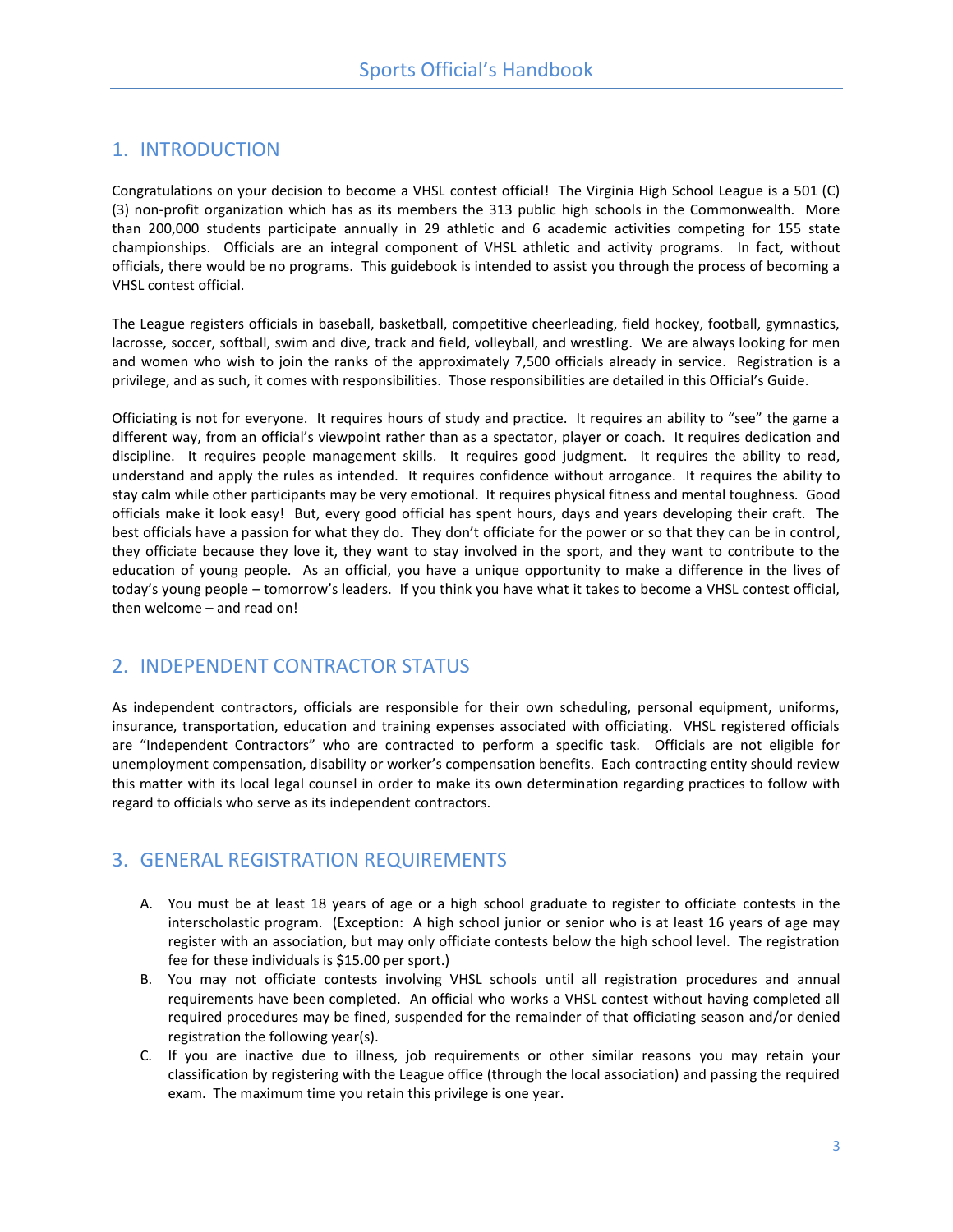## <span id="page-4-0"></span>4. ANNUAL REQUIREMENTS

- A. Complete the VHSL registration process, paying all registration fees and association dues to your local officials' association.
- B. Take and pass the VHSL required rules exam.
- C. Meet the VHSL rules clinic attendance requirement.
- D. Meet local association requirements.
- E. Make a commitment to yourself to become the best official you can be.

## <span id="page-4-1"></span>5. COMPLIANCE WITH STATE LAW

As required by § 22.1-296.1(C) of The Code of Virginia, you must certify to your local association that you have never been convicted of a felony or any offense involving the sexual molestation or physical or sexual abuse or rape of a child. This is an annual requirement and a condition of registration with VHSL. A sample form can be found on the VHSL website at [http://www.vhsl.org/doc/upload/adm-felony-conviction-form.pdf.](http://www.vhsl.org/doc/upload/adm-felony-conviction-form.pdf) If you can't or won't sign such a statement, you may not register with VHSL. Records must be maintained at the local association level. Local associations may have to provide documentation to schools under contract verifying that any official assigned to work games has a signed statement on file.

# <span id="page-4-2"></span>6. VHSL RECOGNIZED OFFICIALS ASSOCIATIONS

Except for swimming and track and field, officiating in Virginia is association based. Contracts for officiating services are made between schools and officials associations. Therefore, it is necessary for individuals who wish to work contests involving VHSL schools to affiliate with a VHSL recognized association. VHSL recognized associations in good standing with the League are (1) listed annually in the VHSL Directory; (2) listed on the VHSL website; (3) may participate in officials' awards and recognition programs; (4) may provide officials to District, Conference and Region tournaments; and (5) will receive consideration for State tournament assignments. To be a VHSL recognized association in good standing, the following criteria must be met:

- A. The association must be approved by the district(s), conference(s) and region(s) in which it works. This approval is for contract period.
- B. The association must provide officiating services at the varsity level to a minimum of six VHSL schools.
- C. The association must maintain a minimum membership of 20 active officials whose classifications are either "approved" or "certified."
- D. The association must provide to the League office a list of its current members. This is an annual requirement.
- E. The association must provide to the VHSL a copy of its Constitution and Bylaws and any amendments as they are made.
- F. The association must provide to the VHSL a list of its officers with contact information. The assigner and local rules interpreter should be included in this list. This is an annual requirement.
- G. The association must hold a minimum of four local meetings per year at which rules and mechanics are discussed. This is an annual requirement.
- H. The association must provide to the VHSL a copy of its meeting schedule and proposed agendas. This is an annual requirement.
- I. The association must provide a minimum of 10 hours of training for all new/beginning officials. The association must also provide a copy of its training curriculum to the VHSL office.
- J. The association must submit all requested reports/forms to the League office by the announced deadline dates.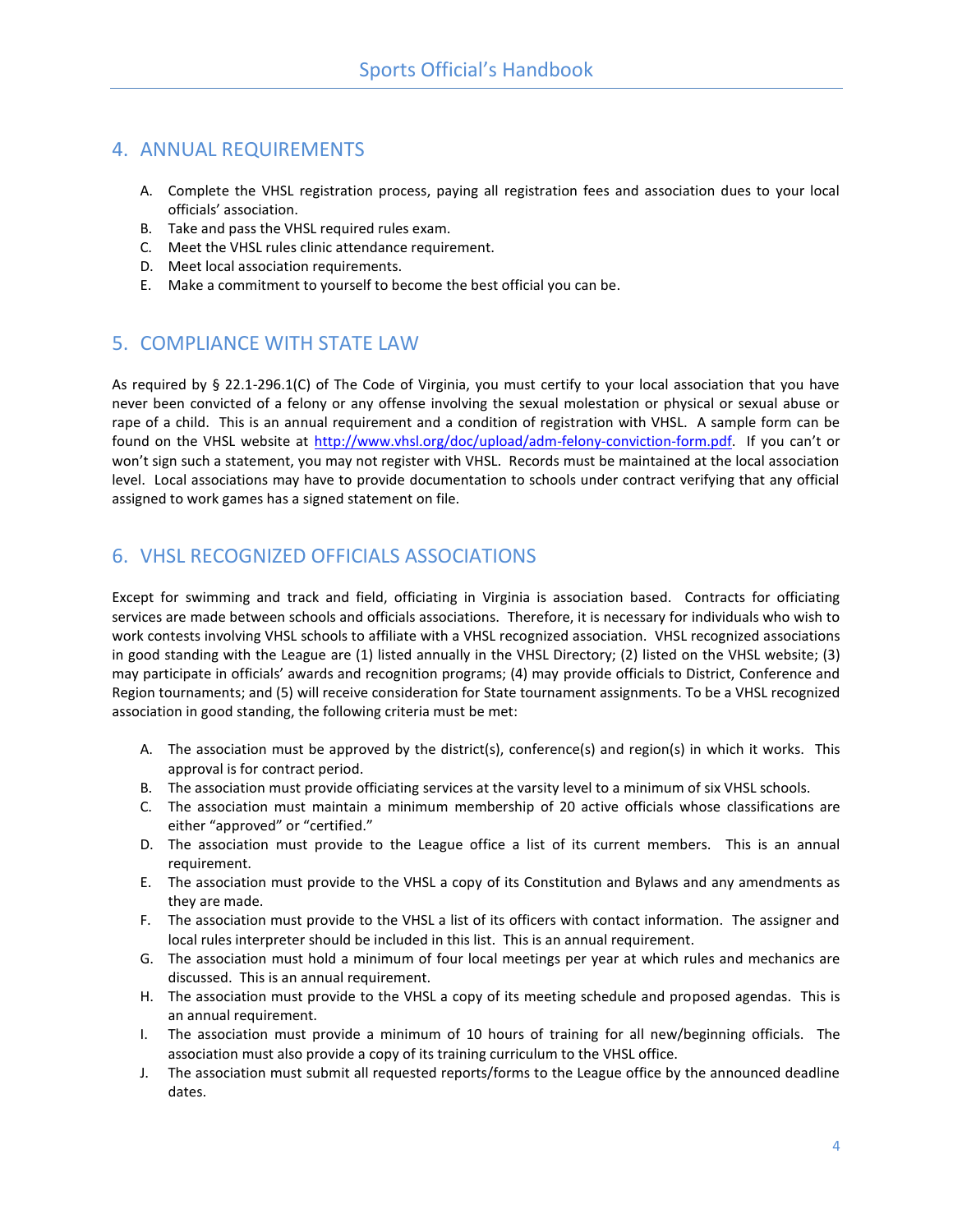- K. The association must provide an assignment committee and/or grievance committee to review game assignments and to hear possible grievances by members.
- L. The association must accept any transfer official from either in-state or out-of-state associations without requiring an excessive waiting period. A one year probationary period is the maximum permitted. This maximum does not apply to new/beginning officials.
- M. The association must periodically review policies, fees and membership requirements.
- N. The association must meet periodically with member schools to review contracts, conditions and fees.
- O. The association must not require members to join national organizations of officials (IAABO, USFHA, USSF, NASO, etc.) as a condition for officiating VHSL member school contests, nor require as a precondition of voting membership in the local association the taking of any examination other than the examination of the NFHS.
- P. The association must not deny membership to properly registered VHSL officials who are in good standing with the League without stating in writing its reasons to the Executive Director of the League or his/her designee.
- Q. The association must not have any rule or regulation which is in conflict with the rules and regulations of the VHSL.
- R. The association must not assign officials to games in which the official has a real or perceived conflict of interest.
- S. The association must not discriminate in any way in either its membership or assignment policies.

The VHSL Executive Director or his/her designee may waive any of the above requirements if doing so would be in the best interests of member schools.

## <span id="page-5-0"></span>7. CHOOSE AN ASSOCIATION

Choosing the right association is an important first step toward becoming a VHSL contest official. You will find lists of associations, by sport, on the VHSL website. You can access the lists by going to [www.vhsl.org](http://www.vhsl.org/) and clicking on "Officials." A point of contact is listed for each association. In some cases there may be more than one association that works games at schools near where you live or work.

## <span id="page-5-1"></span>8. DUAL AFFILIATION

As an independent contractor, you may choose to affiliate with more than one association in the same sport. Before doing so, however, you should carefully consider the complexities of working for multiple associations. It is unethical to belong to more than one association for the purpose of "cherry-picking" games. Once you accept an assignment from one association, you are obligated to keep it, and owe it to your other association(s) to make sure that your availability information reflects that you are no longer available on the date of your assignment. If you do choose to affiliate with more than one association in the same sport, you must declare one of them to be your "primary" association. Your primary association is the association that will register you with the VHSL and to which all of your officiating materials will be sent.

## <span id="page-5-2"></span>9. REGISTRATION PROCEDURES – RETURNING OFFICIALS

#### **Registration Period – July 1-31**

You are a returning official if you registered with the VHSL as an official in any sport during the previous school year. The registration period for all returning officials in all sports is July 1 – July 31 each year.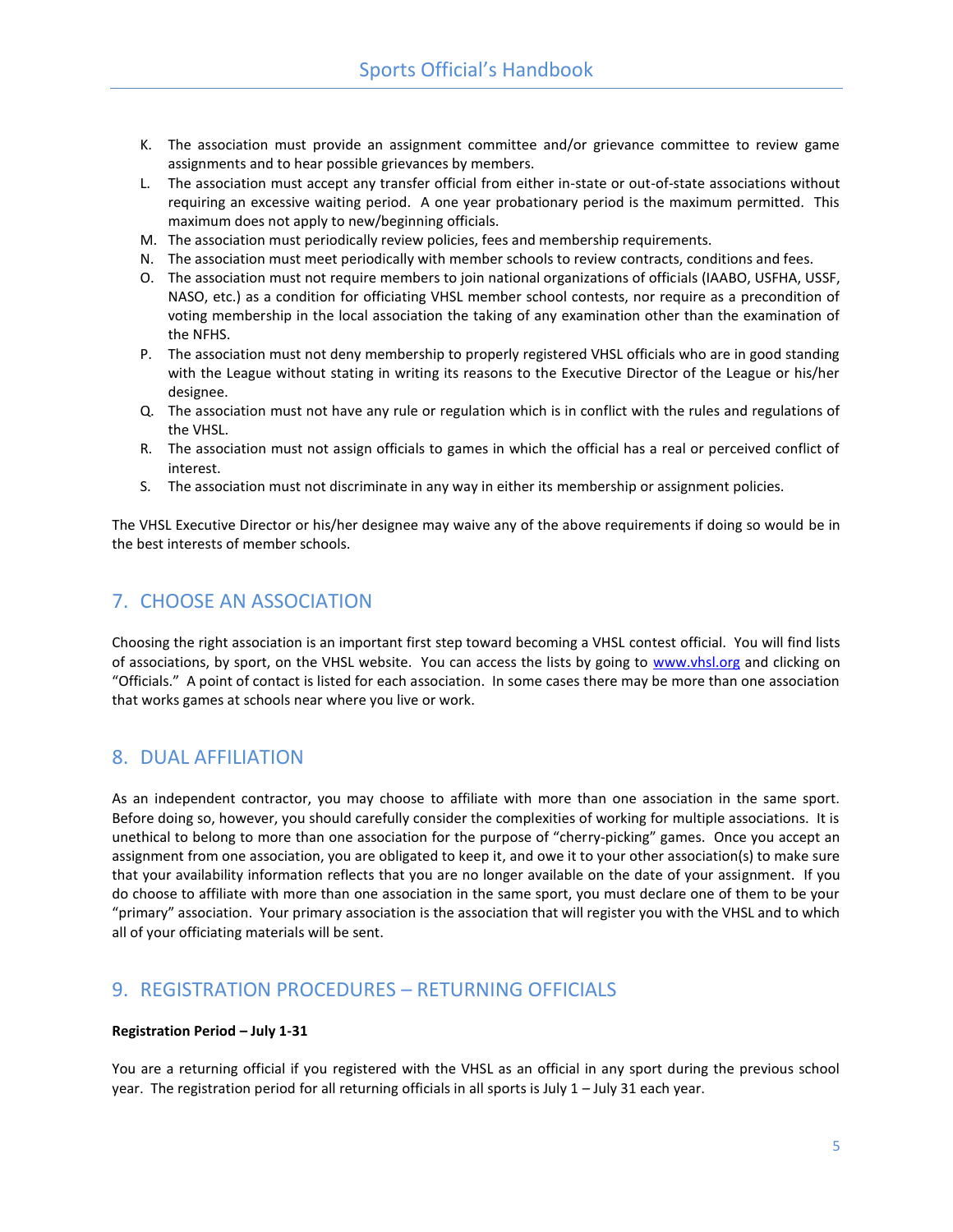- A. It is up to you to let your association know whether or not you intend to officiate
- B. It is up to you to notify your association of any address, telephone or email changes.
- C. Depending on your association's policies, your VHSL registration fees will either be withheld from your prior year's earnings, or you will pay your VHSL registration fees to the appropriate person in your association. Do not send money to the VHSL office.
- D. The association will submit payment to the VHSL for each individual listed on its roster.
- E. Registration fees are established annually by the VHSL Executive Committee. Current registration fees are as follows: $<sup>1</sup>$ </sup>

Single (first) sport - \$45.00 (beginning in 2015-16) Additional sports - \$30.00 each (beginning in 2015-16)

- F. If you officiate multiple sports, it is up to you to inform your association(s) so that you do not pay registration fees in excess of what you owe.
- G. Returning officials who fail to register during the month of July are subject to a registration late fee of \$25.00 per sport. (Note: If you are registering in a sport in which you have not previously registered, you will not be charged a late fee provided that you register during the time frames shown below for new officials.)
- H. Refunds will not be issued for individuals who attempt the exam or the rules clinic.
- I. If a refund is authorized by the VHSL's Director of Officials, VHSL will retain a \$15.00 processing fee per official per sport.
- J. Returning officials will not be permitted to register for the current year once the late/new officials' registration period ends.<sup>2</sup>

## <span id="page-6-0"></span>10. REGISTRATION PROCEDURES – NEW OFFICIALS

l

#### **Fall Sports Registration Period for NEW Officials – July 15 – August 5 Winter Sports Registration Period for NEW Officials – October 15 – November 5 Spring Sports Registration Period for NEW Officials – February 1 – February 21**

You are a new official if you were not registered with the VHSL as an official in any sport during the previous school year. If you are registering in a sport for the first time, you may also register during the applicable registration window without penalty. The registration periods for new officials are shown above. These are also "late" registration time frames for returning officials. Officials who register after the prescribed deadlines are subject to a late fee of \$25.00 per sport.

- A. You must complete the VHSL Official's Application Form (on the VHSL website).
- B. You must affiliate with a VHSL-recognized officials' association. Recognized associations are listed on the VHSL website – click on "Officials" and then on "Associations."
- C. Complete any paperwork and pay applicable registration fees and/or association dues to your local association. Registration fees are established annually by the VHSL Executive Committee. Current registration fees are as follows:<sup>3</sup>

Single (first) sport - \$45.00 (beginning in 2015-16) Additional sports - \$30.00 each (beginning in 2015-16)

 $^1$  In September of 2014, the VHSL's Executive Committee approved a \$5.00 registration fee increase for 2015-16. In 2015-16, registration fees will be \$45.00 for the first sport, and \$30.00 for each additional sport.

<sup>&</sup>lt;sup>2</sup> Category A transfer officials may register until the mid-point of the applicable season has been reached.

 $^3$  In September of 2014, the VHSL's Executive Committee approved a \$5.00 registration fee increase for 2015-16.

In 2015-16, registration fees will be \$45.00 for the first sport and \$30.00 for each additional sport.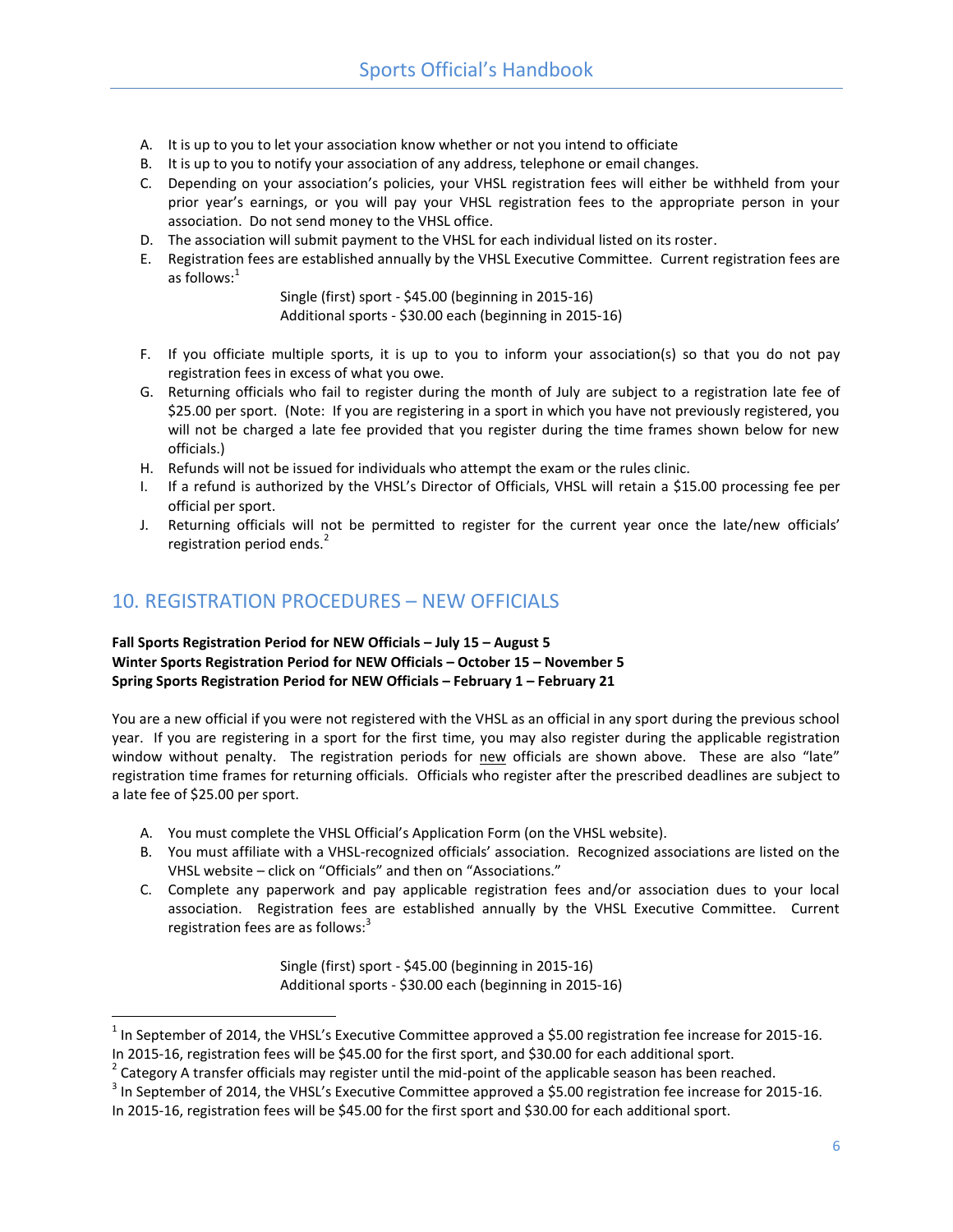- D. Your association will request a VHSL ID for you. You will need this ID to take the mandatory exam and rules clinic. VHSL ID's are not provided until all fees have been received.
- E. New officials who register after the deadlines shown above will be charged a \$25.00 late fee.
- F. Refunds will not be issued for individuals who attempt the exam or the rules clinic, with or without a VHSL ID.
- G. If a refund is authorized by the VHSL's Director of Officials, VHSL will retain a \$15.00 processing fee per official per sport.

## <span id="page-7-0"></span>11. CLASSIFICATION OF OFFICIALS

- A. **Certified** A Certified official may officiate regular season varsity and sub-varsity contests and, if selected, District, Conference, Region and State Tournament contests. To be a Certified official, you must:
	- 1) Be registered and in good standing with the VHSL;
	- 2) Score a minimum of 85% on the annual VHSL-required rules exam;
	- 3) Meet the annual state rules clinic requirement; and
	- 4) Be in good standing with your local association.
- B. **Approved** An Approved official may officiate regular season varsity and sub-varsity contests, but is not eligible for post-season play. To be an Approved official, you must:
	- 1) Be registered and in good standing with the VHSL;
	- 2) Score a minimum of  $75\%$  on the annual VHSL-required rules exam;
	- 3) Meet the annual state rules clinic requirement; and
	- 4) Be in good standing with your local association.
- C. **Registered** A Registered official may officiate sub-varsity contests only. To be a Registered official, you must:
	- 1) Be registered and in good standing with the VHSL;
	- 2) Score a minimum of 70% on the annual VHSL-required rules exam;
	- 3) Meet the annual state rules clinic requirement; and
	- 4) Be in good standing with your local association.

## <span id="page-7-1"></span>12. TRANSFER OFFICIALS – CATEGORY A

A Category A transfer official is an individual who has in the past 12 months been an official in good standing with another NFHS-member state association, and who is registering with the VHSL for the first time; or who is returning to VHSL officiating after a break in service of at least one year but no more than five years. The League will honor officiating records submitted by the sending state high school association. Records from local officials associations are not acceptable unless verified by the sending state association. Category A transfer officials shall be afforded the opportunity to be evaluated without requiring an excessive waiting period. A one-year probationary period is the maximum permitted. This maximum does not apply to new or beginning officials. Associations may register Category A transfer officials in July, or during the new officials' registration period for the applicable sport. After the new officials' registration period has ended, late fees will apply. No one will be permitted to register for the current year once the mid-point of the applicable sport's season has been reached.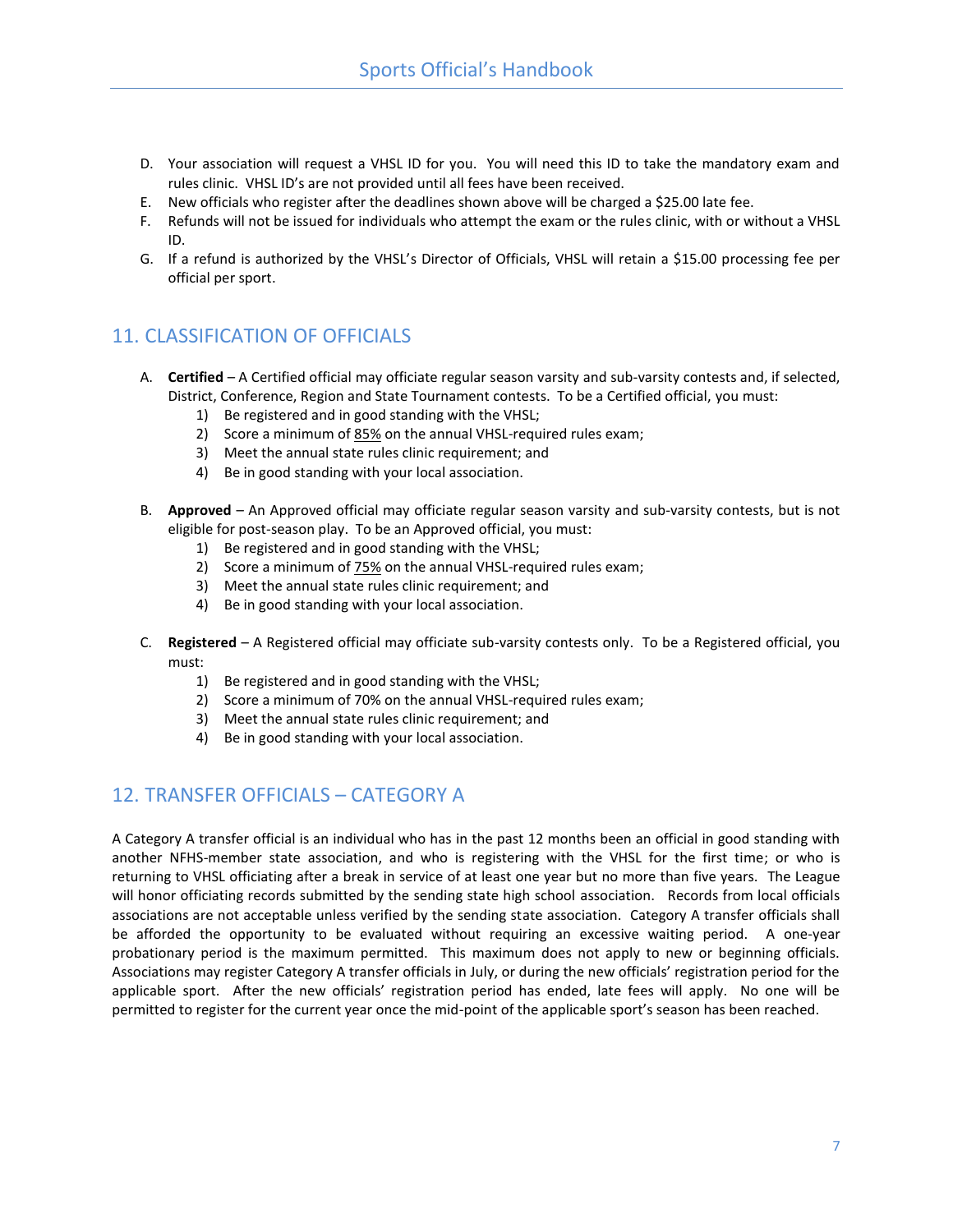## <span id="page-8-0"></span>13. TRANSFER OFFICIALS – CATEGORY B

A Category B transfer official is an individual who is transferring between VHSL recognized associations without a break in service. Category B transfer officials must register during the July registration window or pay applicable late fees. Category B transfer officials shall be afforded the opportunity to be evaluated without requiring an excessive waiting period. A one-year probationary period is the maximum permitted. This maximum does not apply to new or beginning officials.

## <span id="page-8-1"></span>14. ASSIGNMENTS

The League staff does not assign officials for regular season contests. Officiating assignments for regular season, Conference and Region Tournament contests are made through local associations. Each association has an individual who assigns officials to games. It is important that you have a good relationship with your assigner. To have a good relationship, you must be honest and current regarding your availability. Assigners don't like having to assign the same game twice! If you have indicated you are available and you receive an assignment, accept it. Don't worry about who is working other games, work yours to the best of your ability each and every time. Officials with limited availability will likely get fewer games. Officials who reject or turn-back assignments will likely get fewer games. Assigners want people who say yes! The level of games you are assigned will be determined by your VHSL registration status and your ability as ranked or compared to other officials within your local association. Your local association will make that determination. Remember that there is no game that is "beneath" you – every game is important.

State tournament assignments are made through the VHSL office and are based on input from local associations, observers, past performance, and knowledge of VHSL staff.

Officials for Conference, Region and State tournament contests must be on the list of VHSL "Certified" officials. A Certified official is one who is duly registered with the VHSL, attains a score of 85% or higher on the required rules exam, meets the annual rules clinic requirement, and is in good standing with his/her local association and the League.

## <span id="page-8-2"></span>15. CONFLICTS OF INTEREST

The integrity of contest officials must be without question. If you have a conflict of interest at a school(s), you must identify those issues for your assigner/commissioner before accepting games. You must not accept assignments to games involving the school(s) at which you have a conflict of interest. Following are some examples of conflict of interest that must be avoided:

- A. You should not accept an assignment to a contest involving a school at which you are currently, or were recently (within the last 5 years), employed.
- B. You should not accept an assignment to a contest involving a school from which you graduated.
- C. You should not accept an assignment to a contest involving a school in which your child/children is/are currently, or were previously, enrolled.
- D. You should not accept an assignment to a contest involving students you work with on a regular basis in an AAU or club setting.
- E. You should not accept an assignment to a contest involving a coach with whom you socialize on a regular basis.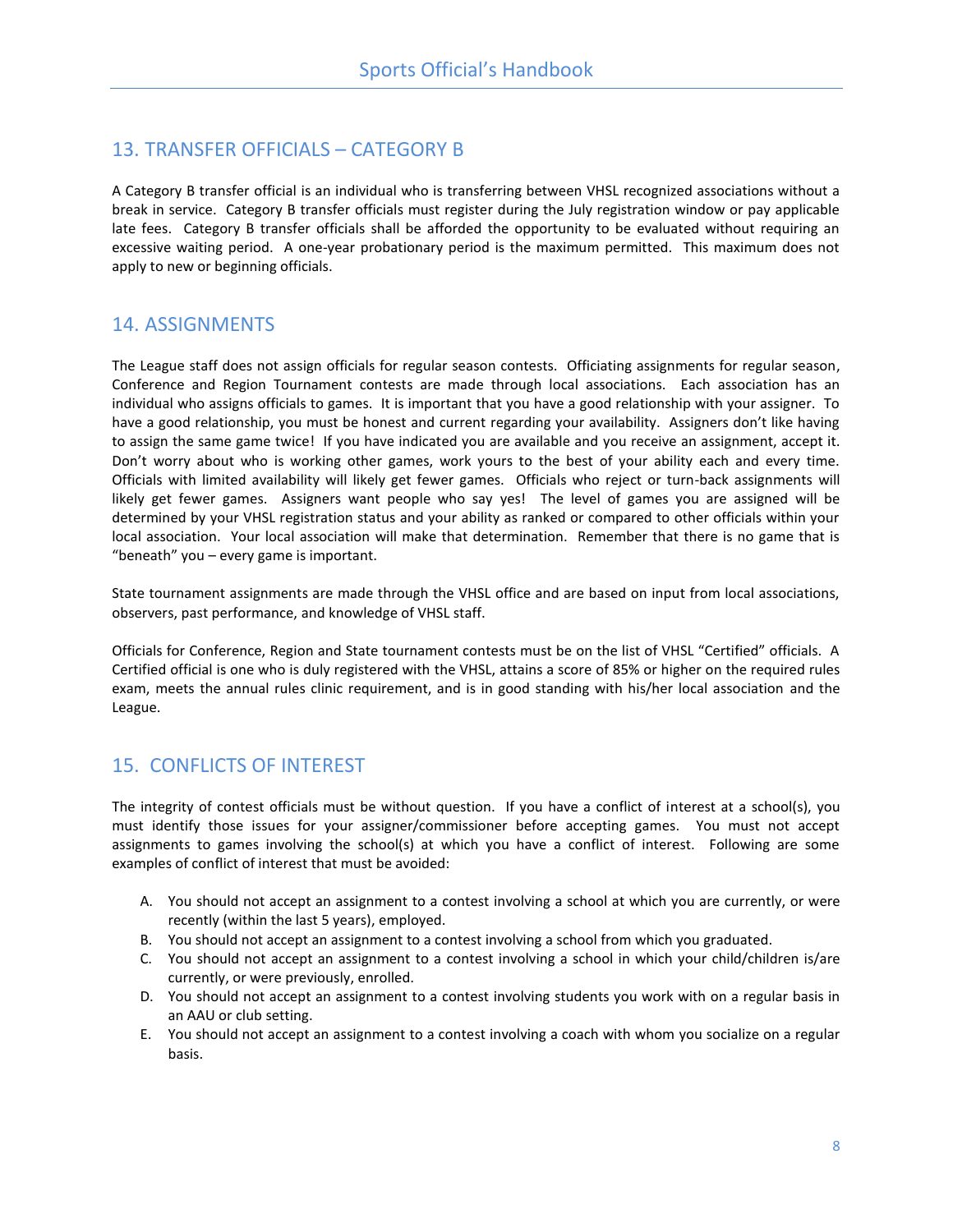Prior to the start of each season, you must inform your assigner regarding any conflicts of interest. If your assigner assigns you to a game involving a school at which you have a conflict of interest, you should communicate with your assigner and decline the assignment.

## <span id="page-9-0"></span>16. NFHS AND NFOA

All VHSL registered officials are members of the National Federation of State High School Association's (NFHS) Officials' Association (NFOA). As an NFOA member, you receive the following benefits:

- A. Access to educational content at the NFHS Central Hub [\(www.arbitersports.com\)](http://www.arbitersports.com/), including searchable NFHS Rule Books and Case Books; other NFHS publications; video and animation of NFHS rules and mechanics; an "Officials' Forum;" feature articles on officiating including archived issues of the NFHS publication "Officials Quarterly;" and other general officiating content.
- B. Eligibility for the NFHS national and state level awards programs.
- C. Insurance coverage for all levels of officiating except professional.
- D. Eligibility to participate in the NFHS rules-making process.
- <span id="page-9-1"></span>E. Free access to some selected resources on NFHSLearn.com and NFHSOfficials.com.

## 17. TRAINING

VHSL relies heavily on local associations to provide proper training for both new and experienced officials. VHSL requires that local associations provide a minimum of 10 hours of training for new officials. This training should include classroom sessions as well as game/scrimmage experience. The VHSL also requires that associations hold a minimum of four meetings per year for the purpose of discussing rules, mechanics, position, philosophy, situations, and other pertinent topics. A good meeting will likely last an hour or more.

Each official has a responsibility to seek out and participate in activities that will provide opportunities to improve his/her skills. Go to camps. Observe others. Study the rules. Understand the sport. Watch video. Ask questions. Be receptive.

## <span id="page-9-2"></span>18. LEAGUE DISCIPLINE OF OFFICIALS

The League can censure/reprimand, suspend, deny registration and/or fine an individual for actions or behaviors that are inconsistent with the League's mission and/or the profession of officiating. Actions for which an individual might be subject to discipline by the VHSL include but are not limited to the following:

- A. Working a game for which you do not have the proper certification level.
- B. Working a game involving a VHSL school with an individual who is not registered as a VHSL official.
- C. Working a game in which you have a clear conflict of interest.
- D. Conduct that is detrimental to the League or to fellow officials.

## <span id="page-9-3"></span>19. VHSL SPORTSMANSHIP RULE

VHSL athletic and activities programs are education-based. Students who participate in VHSL programs have opportunities to learn and develop those skills, attitudes and strength of character that will serve them well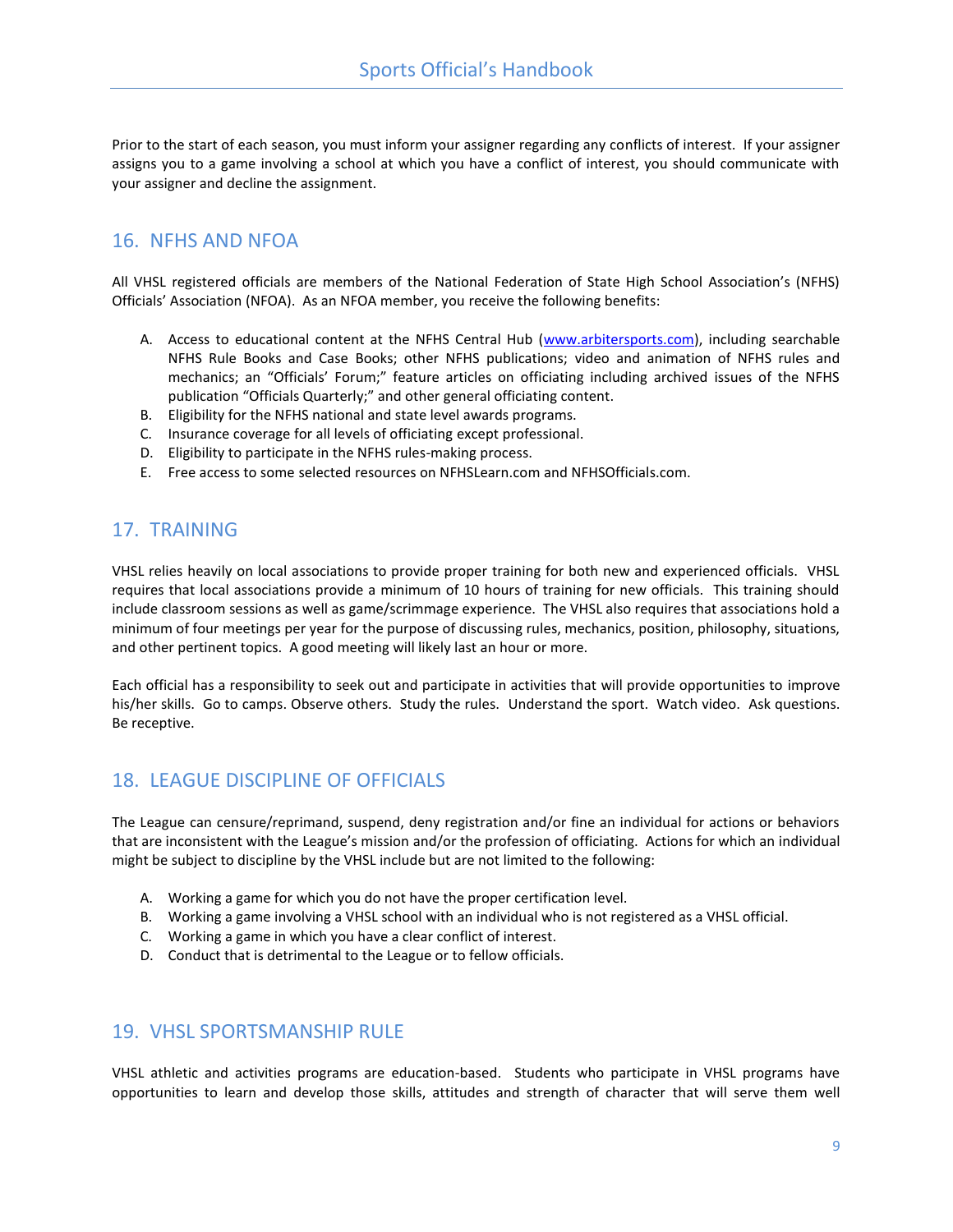throughout their lives. VHSL programs are intended to "build better citizens" through participation in athletics and activities. Officials have the privilege of being a part of this process. The VHSL Sportsmanship Rule (27-11-1 in the VHSL Handbook) is as follows:

*27-11-1 SPORTSMANSHIP RULE – Member schools are required to conduct all their relations with other schools in a spirit of good sportsmanship. Acts which are prima facie evidence of failure to abide by this rule are those which are noted below and others of a similar nature which transgress the usually accepted code for good sportsmanship. All incidents of conduct relating to either athletic or academic activities that are violations of the Sportsmanship Rule must be reported to the Virginia High School League.*

Noted examples of violations of the VHSL's Sportsmanship Rule include, but are not limited to (1) failure to provide for proper control of spectators; (2) failure of any team or competitor to stay in a contest until the normal end when the failure to do so is related to dissatisfaction with the officiating; (3) harassment of contest officials by a coach or a coach's ejection from a contest; (4) failure of a school to use every means at its disposal to impress upon its "school community" the values of sportsmanship and the importance of observing rules governing same; and (5) the ejection of a player and/or coach from a contest, scrimmage, jamboree or Benefit Game.

# <span id="page-10-0"></span>20. REPORTING EJECTIONS

You must report all ejections and sportsmanship incidents to your local association, usually to your Commissioner/Assigner. Your assigner will send a report to both schools and to the VHSL office. Schools and associations have 48 hours to complete this process, so don't delay in making your report.

If, during the course of the contest, it becomes necessary to eject a player(s) or coach(es), the following procedures should be observed.

- A. Using the approved on-field/on-court mechanics for the sport, indicate that the player or coach is ejected.
- B. Communicate to all head coaches the number and/or name of the player/competitor and that he/she has been ejected. Do not say such things as, "#25 is done for the night" or "#25 needs to leave." Tell the coach that "#25 has been ejected from this contest." Also tell both head coaches WHY the player has been ejected – e.g., for fighting; for a flagrant foul; for a second technical foul; or for two "cautions."
- C. Have the official scorekeeper record the ejection in the official score book, noting the name, and/or number of the person ejected as well as the time on the clock when the ejection occurred and the reason for that ejection (e.g., #25 White, Ejected 3:53  $4^{th}$  Q - Fighting, or Green Head Coach Ejected, 3Q 1:21- Flagrant technical foul). Make sure this information is recorded in each team's scorebook or official record of the event.
- D. As soon as you get home after the contest (or before, if possible), you should send an email (or call) your assigner and provide a narrative describing the circumstances that resulted in the ejection. The assigner needs to know who (name or number), when and why the person was ejected.

It is important to remember that it is not within your prescribed duties as a contest official to set aside any rules. If an individual violates the rules in a way that requires ejection, you must apply those rules. Players or team personnel who violate the rules by leaving the bench during a fight or when a fight may occur MUST be ejected and the ejection(s) reported to your assigner. It is not always possible to get the numbers of all players who leave the bench/team area, but you must report the numbers that you DO get. Also be aware that officials cannot "undo" an ejection, even if you realize later that you have made a mistake. Officials can't "make deals" with coaches or AD's after the fact. It doesn't matter if the ejected player is "a great kid" or is usually a model citizen.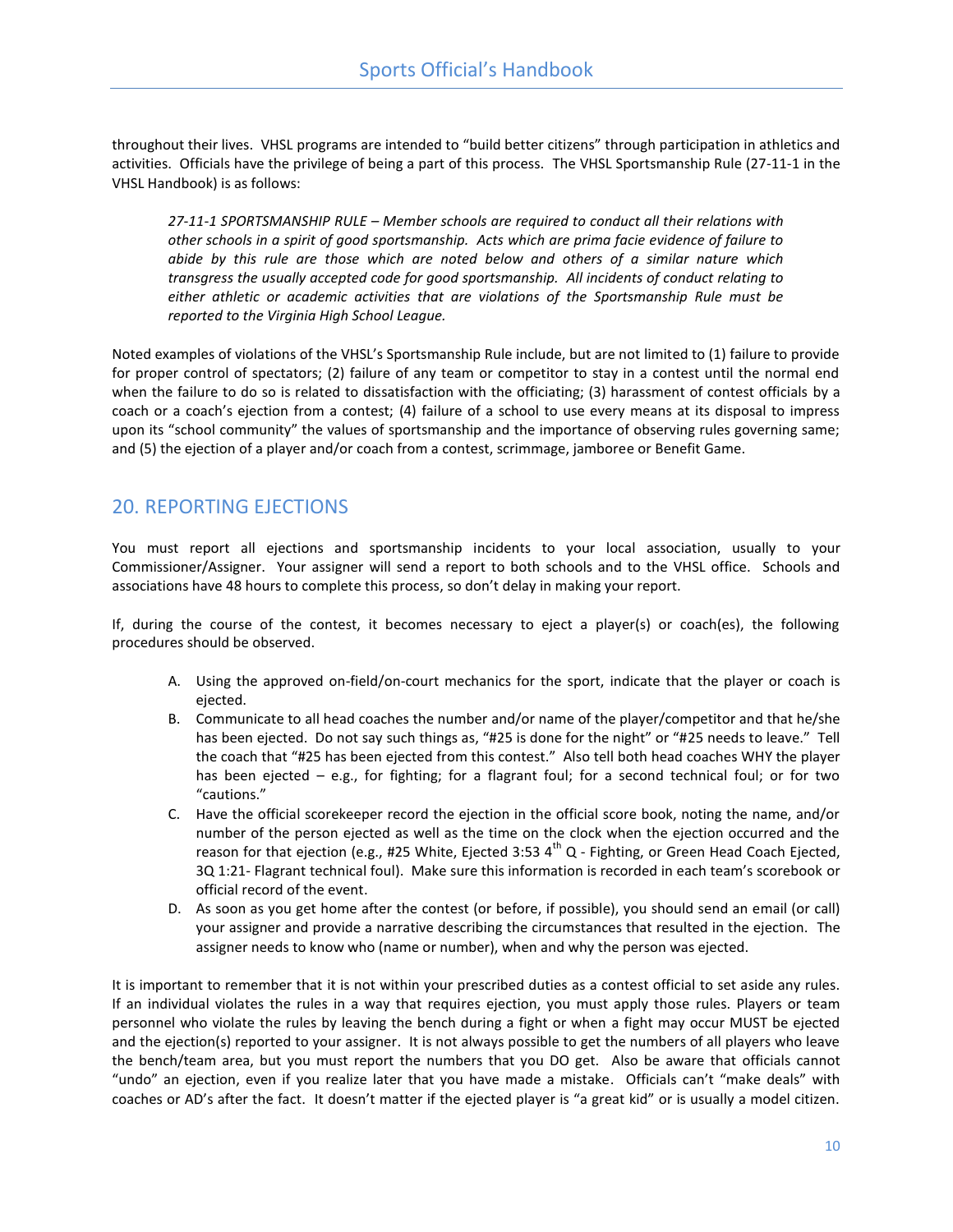ALL ejections must be reported to your commissioner or other designated individual. If you made a mistake, let your commissioner know that. Be honest.

# <span id="page-11-0"></span>21. REPORTING SPORTSMANSHIP "INCIDENTS"

Sportsmanship "incidents" are situations that can occur during the contest, but that more often occur following a contest and can involve players, coaches, spectators or school administrators. Examples of incidents that must be reported include, but are not limited to, those that follow:

- A. Any incident involving a spectator, before, during or after the contest.
- B. Incidents involving damage to school or personal property.
- C. Physical or verbal altercations or other unsportsmanlike conduct between players, coaches, spectators or officials.
- D. Verbal abuse by players, coaches, or spectators directed toward opposing teams, coaches, or officials.
- E. Public criticism of officials by coaches in news media or social media.
- F. Coaches, players or school administrators entering the officials' dressing area or standing immediately outside that area at any time for the purpose of criticizing or berating game officials.

Sportsmanship incidents must be reported by the school and by the assigning association. A "Sportsmanship Incident Report Form" is located at [http://www.vhsl.org/doc/upload/adm-sportsmanship-incident.docx.](http://www.vhsl.org/doc/upload/adm-sportsmanship-incident.docx)

# <span id="page-11-1"></span>22. OFFICIALS RECOGNITION

**VHSL Years of Service Certificates** – Years of Service certificates are available in 5-year increments. Associations may request such certificates at any time using the VHSL-provided form(s).

**NFOA State Active Official of the Year** (by sport) – Candidates must be members of the NFHS Officials Association (NFOA) and must exemplify the highest standards of ethical conduct, moral character and carry the endorsement of their respective state high school association. They shall have made a recent significant contribution to high school officiating in Virginia.

**Virginia High School Hall of Fame** – The Virginia High School Hall of Fame recognizes those who have contributed in outstanding ways to athletic and activities programs serving Virginia's youth. Sponsored jointly by the Virginia High School League (VHSL) and the Virginia High School Coaches Association (VHSCA), the hall is dedicated to preserving the rich heritage of outstanding achievements by students and adults in sports and activities within Virginia's public high schools. Athletes are eligible for consideration 10 years after completion of their high school careers and are judged primarily for their achievements in interscholastic sports. Coaches are eligible after 15 years of experience or upon retirement and are judged on the merits of their achievements at the high school level. **Contributors are professionals who have rendered significant services in some other capacity such as administration, academic activities, officiating, media or sports medicine.** Nominations are due October 31 of each year for consideration for the following year. Athletes and coaches are screened by a committee from the VHSCA and contributors by a committee from the VHSL. Final selections are made by a joint committee.

**NFOA National Contributor** – Each state may nominate one CONTRIBUTOR to compete for the honor with nominees from other states. Nominees must exemplify the highest standards of sportsmanship, ethical conduct, and moral character, and carry the endorsement of their respective state high school association. The nominee need not be a member of the NFHS Officials Association. Some typical categories for this recognition are athletic administrators, writers, official's association leaders, etc. All candidates will be judged on their significant and/or long-term contribution to interscholastic officiating.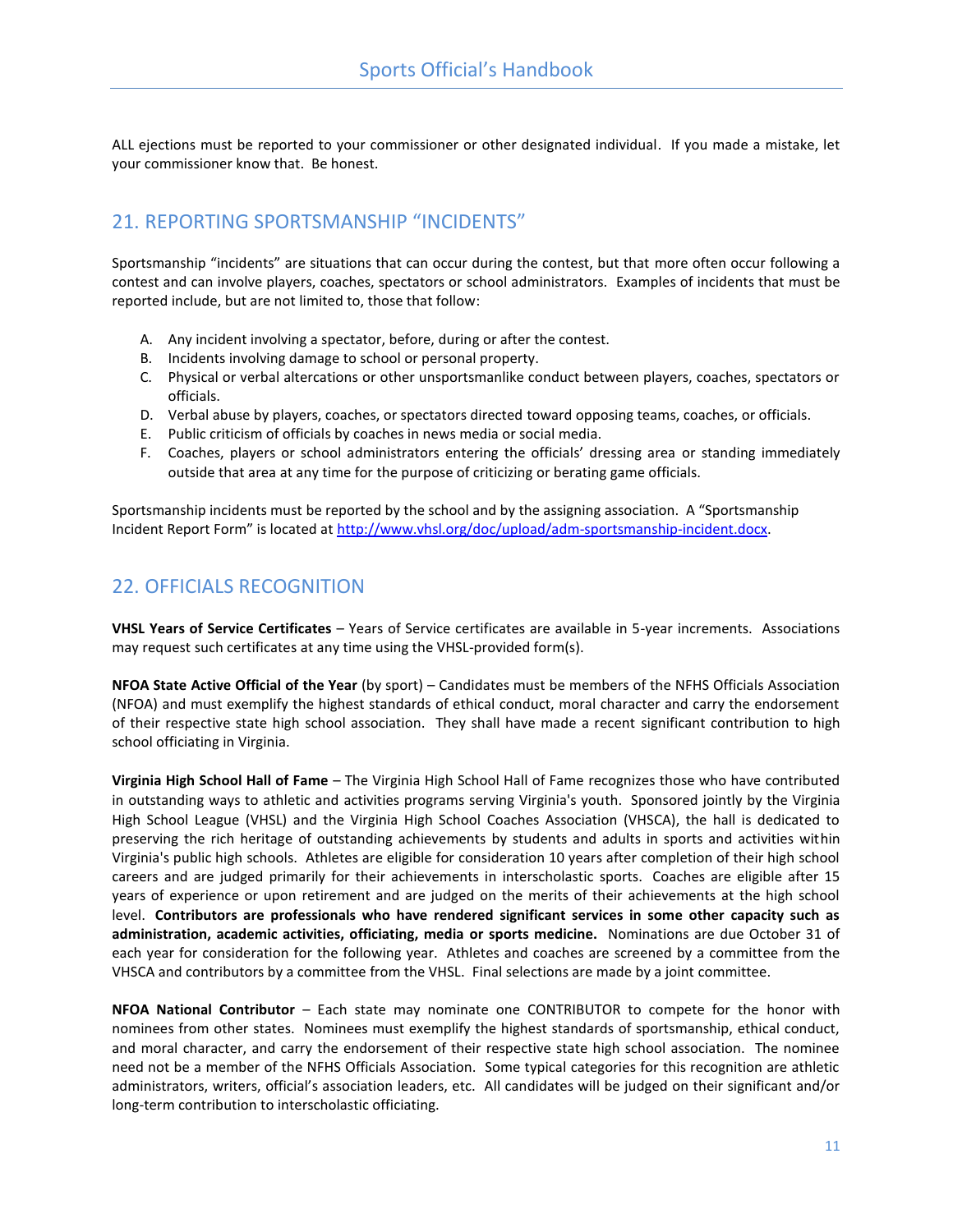**NFOA SECTIONAL/NATIONAL ACTIVE OFFICIAL** – Each state association may nominate one active official for this honor to compete with nominees from other states within NFHS Section 2. Nominees must exemplify the highest standards of ethical conduct, moral character and carry the endorsement of their respective state high school association. The nominee may or may not also be a state level award recipient. All candidates will be judged on their significant and/or long-term contribution to interscholastic officiating. Candidates must be members of the NFHS Officials Association (NFOA).

**NFHS Citation Award (Official)** – Tis is the highest honor awarded by the NFHS Officials Association and goes to a person deemed to have contributed to the association at the highest level. Only one citation may be awarded each year. Each state may nominate one Citation nominee. NFHS Citations are presented to individuals who have made significant contributions to the NFHS and/or other national organizations that have had an impact on high school activities. This nominee need not be an NFHS Officials Association member. Among the factors that may be considered are the following: 1) a longstanding and distinguished record of promoting officiating at the local and state level; 2) recognition among their colleagues for excellence; 3) approval from the state association executive officer. The NFHS Citation award recipient is honored at the Awards Luncheon at the NFHS Summer Meeting each year.

# <span id="page-12-0"></span>23. NFHS PLAYING RULES AND QUESTIONNAIRES

The VHSL is a member of the National Federation of State High School Associations (NFHS). VHSL member schools compete using rules as written by the NFHS in all sports except golf, girls lacrosse, and tennis. The NFHS rules writing process involves coaches, administrators and officials from across the country. Every year, near the end of each sport season, the NFHS provides online questionnaires for the purpose of gathering input on recent rule changes and rule change proposals. All officials registered in a given sport have the opportunity and are encouraged to complete the applicable questionnaire.

## <span id="page-12-1"></span>24. OFFICIALS' UNIFORM & EQUIPMENT REQUIREMENTS

It is important that all officials dress professionally and in the required uniform. Coaches, players and fans will begin judging officials the moment they arrive at the game site. A professional appearance goes a long way in establishing credibility and respect. Uniforms should be clean and wrinkle-free. Shoes should be shined. Unless otherwise specified, the VHSL official's emblem and U.S. Flag are the only allowable markings on the uniform shirt unless a variance has been permitted in writing by VHSL's Director of Officiating. The VHSL official's emblem must be worn on the left chest (above the pocket if there is one), and a U.S. Flag patch must be worn on the left sleeve. The top border of the flag patch should be approximately 6 ½" down from the shoulder seam. All uniforms must be VHSL approved.

A. Baseball – Gray slacks with a black leather belt, black socks, a navy or powder blue pullover shirt, and a navy hat/cap (fitted caps are preferred). The navy shirt has red and white trim at the collar and cuffs. The powder blue shirt has black cuffs and collar with powder blue and white accent striping. If an undershirt is worn, it should be red or black. Markings other than the VHSL official's emblem and U.S. Flag are not permitted unless authorized by the VHSL's Director of Officials. A navy blue sweater (bases only), blazer, windbreaker, or windshirt worn over the appropriate shirt is permitted. The plate umpire should wear shoes designed for safety that include hard toes. The plate umpire also needs a ball and strike indicator, a small plate brush, ball bag, lineup cards and a pen or pencil, a chest protector, a sturdy mask with a throat protector, and shin guards. Base umpires should wear the conventional oxford type baseball shoes or black oxfords with golf type cleats or ripple soles. Primarily black shoes designed for umpiring should be worn by all umpires.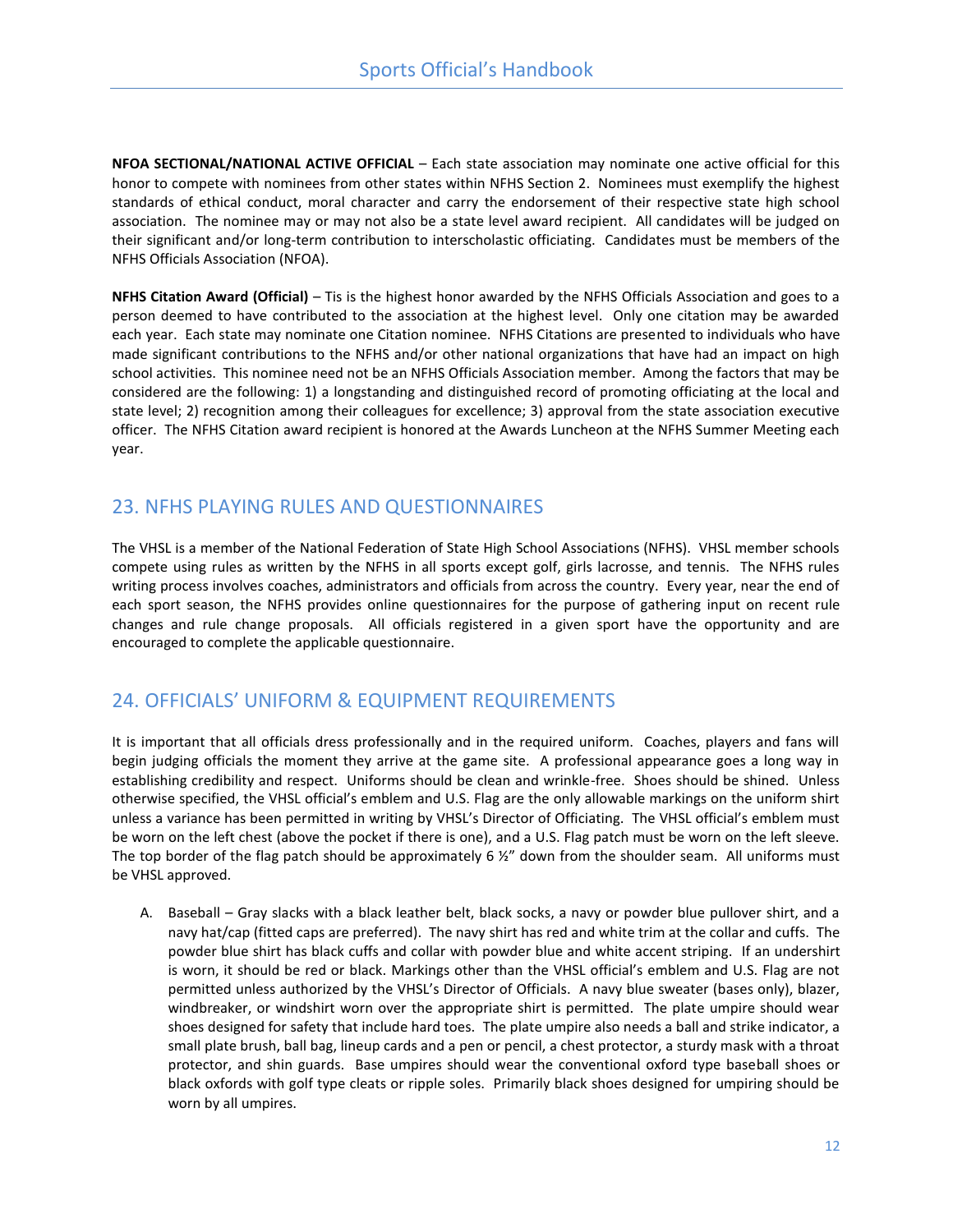- B. Basketball VHSL approved black and white striped (2 ¼") short-sleeved shirt, black pants (beltless pants are preferred), black belt with small buckle (if worn), black socks, predominantly black shoes, black lanyard or "Smitty," and black "Fox-40-type" whistle. Pants may be flat front or pleated. A black or navy jacket may be worn during pre-game warm-ups.
- C. Competitive Cheer Long-sleeved white blouse and khaki or black slacks. Business attire may also be worn. VHSL officials' emblem shall be worn on the left chest or on a lanyard worn around the neck. The U.S. Flag should be worn on the left shoulder of the white blouse.
- D. Field Hockey VHSL approved shirt; black kilt, shorts or slacks (shorts or kilt should be at least to midthigh), white or black low-cut socks or black knee-length socks, predominantly black shoes with black laces, and black whistle.
- E. Football VHSL approved black and white striped  $(2 \frac{1}{4})$  shirt with black knit cuffs and Byron collar, all white tapered knickers with a short overlap (no more than 4") below the knee, one-piece stockings with a modified northwestern stripe, black football shoes with black laces (shoes should be shined before each game), black baseball-style cap with white piping (referee shall wear a solid, white baseball-style cap), and a black leather belt with a plain buckle. Officials may wear full-length, lined black pants with a single 1 ¼ inch white stripe down each leg. When these black pants are worn, the game officials must wear black socks. All officials in a crew must wear the same style uniform.
- F. Gymnastics Business attire or other VHSL approved uniform. VHSL officials' emblem shall be worn on the left chest or on a lanyard worn around the neck.
- G. Boys Lacrosse Black baseball-style cap with white piping, VHSL approved black-and-white 1 inch (VHSL custom 2 ¼" stripe preferred) vertically striped long or short-sleeved shirt with Byron collar (any visible undergarments should be black), black or white shorts (minimum 6-inch inseam) or full-length solid black pants, a black belt with small buckle, black stirrup socks with white over-the-calf crew socks on top, kneelength one-piece white with 4-inch black-top socks or short black socks that cover the ankle, and solid black shoes with black laces. A jacket, if worn, shall be black-and-white 1" vertically striped. Gloves, if worn, shall be solid black. Officials must also have a whistle, penalty marker, scorecard and pencil, coin, tape measure, and 20-second timing device. The penalty marker shall be a light yellow gold flag (15 inches square) weighted with sand or beans.
- H. Girls Lacrosse VHSL approved black and white striped short- or long-sleeved shirt (VHSL custom 2 ¼" striped shirt preferred) with traditional black collar and black cuffs (V-neck shirt is permitted if both officials wear them), black kilt or shorts/pants (shorts/kilt should be at least to mid-thigh), predominantly black shoes with black laces, and white or black low-cut socks or solid black knee socks. If an undershirt is worn, it should be solid black. Hats, visors or ear bands and other cold weather gear should be solid black. Jackets, if worn, shall be black and white striped all-weather jackets, or solid black. Each official must have a black, Fox 40 type whistle and a backup; yellow flag approximately 14" square, weighted or un-weighted; green, yellow and red cards; pencil to record warnings; and a coin for flipping. If a lanyard is used, it should be black.
- I. Soccer VHSL approved shirt, black shorts (a minimum 6" inseam is recommended) or long trousers, predominantly black shoes and black socks with white stripes. A cap, if worn, must be solid black. Officials must also have a whistle (and a backup), yellow and red cards, a stop watch, a flipping coin, and a pencil and scorecard.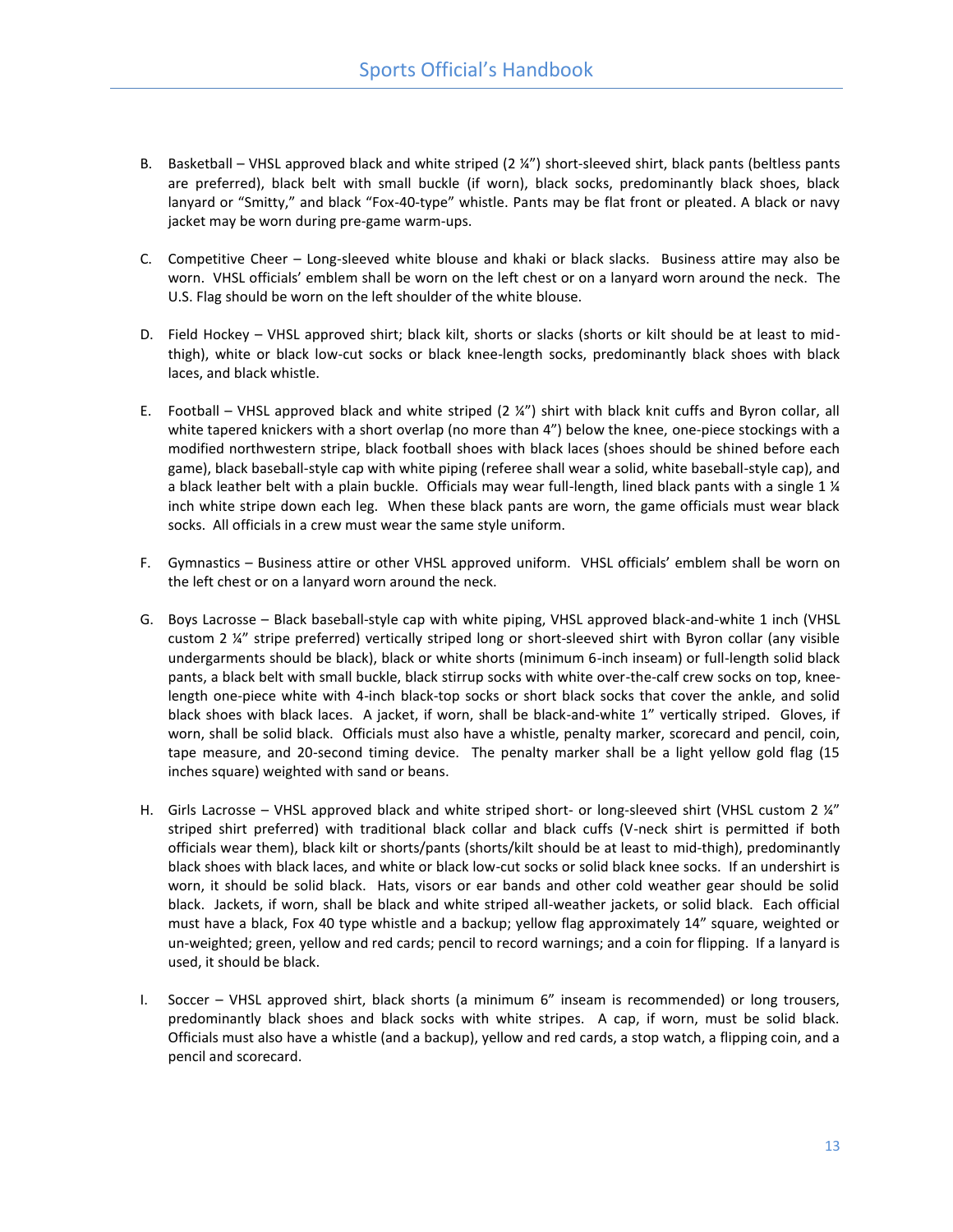- J. Softball VHSL approved powder blue, pullover style shirt with black and white striping on the collar and cuffs, heather gray slacks, black belt with a small buckle, black socks, black shoes, and a navy blue fitted cap. If an undershirt is worn under the powder blue shirt, it shall be white and short sleeved. If a longsleeved undershirt or turtle-neck is worn, it shall not be exposed. Navy blue pullover style jacket or knit sweater may be worn. The plate umpire must have a mask with a throat protector, an inside-style chest protector, leg guards, shoes with a hard shell or steel reinforced toe and tongue, ball and strike indicator, ball bag, and plate brush. Base umpire(s) should have a ball and strike indicator.
- K. Swim & Dive White polo or jacket, or VHSL approved white polo with Navy shoulder accents (preferred), navy slacks/shorts, and white shoes. The white polo with Navy accents will be required in 2016-17.
- L. Track Required in 2017 Tan/khaki slacks or shorts (minimum 8" inseam recommended), VHSL track official's shirt (white performance polo with black accents at the shoulder), and appropriate shoes. A black or navy windbreaker/windshirt may be worn during inclement weather. A tan/khaki VHSL cap is optional.
- M. Volleyball VHSL approved white short or long sleeved performance polo shirt with black shoulder accents (VHSL custom shirt), black slacks, black belt with small buckle (if worn), black socks, and black shoes. A long sleeved white sweater may be worn over the white polo shirt if conditions warrant. The first referee must also have a black or white lanyard, a black or white whistle, a set of yellow and red cards, a coin and a watch. In addition to the equipment needed by the first referee, the second referee must also have a lineup "card" and a pen/pencil.
- N. Wrestling VHSL approved gray short-sleeved shirt with black pinstripes, or an event provided shirt common to all referees at that event, full-length black trousers, black belt with small buckle (if trousers have belt loops), black socks and black wrestling/gym shoes without colored highlights. The referee shall also have a colored disk, a black lanyard and black whistle, red and green armbands (red armband on the left wrist; green armband on the right wrist), and a kit to complete a random draw.

# <span id="page-14-0"></span>25. OFFICIAL'S CODE OF ETHICS (as provided by the NFHS)

Officials at an interscholastic athletic event are participants in the educational development of high school students. As such, they must exercise a high level of self-discipline, independence and responsibility. The purpose of this Code is to establish guidelines for ethical standards of conduct for all interscholastic officials.

- Officials shall master both the rules of the game and the mechanics necessary to enforce the rules, and shall exercise authority in an impartial, firm and controlled manner.
- Officials shall work with each other and their state associations in a constructive and cooperative manner.
- Officials shall uphold the honor and dignity of the profession in all interaction with student-athletes, coaches, athletic directors, school administrators, colleagues, and the public.
- Officials shall prepare themselves both physically and mentally, shall dress neatly and appropriately, and shall comport themselves in a manner consistent with the high standards of the profession.
- Officials shall be punctual and professional in the fulfillment of all contractual obligations.
- Officials shall remain mindful that their conduct influences the respect that student-athletes, coaches and the public hold for the profession.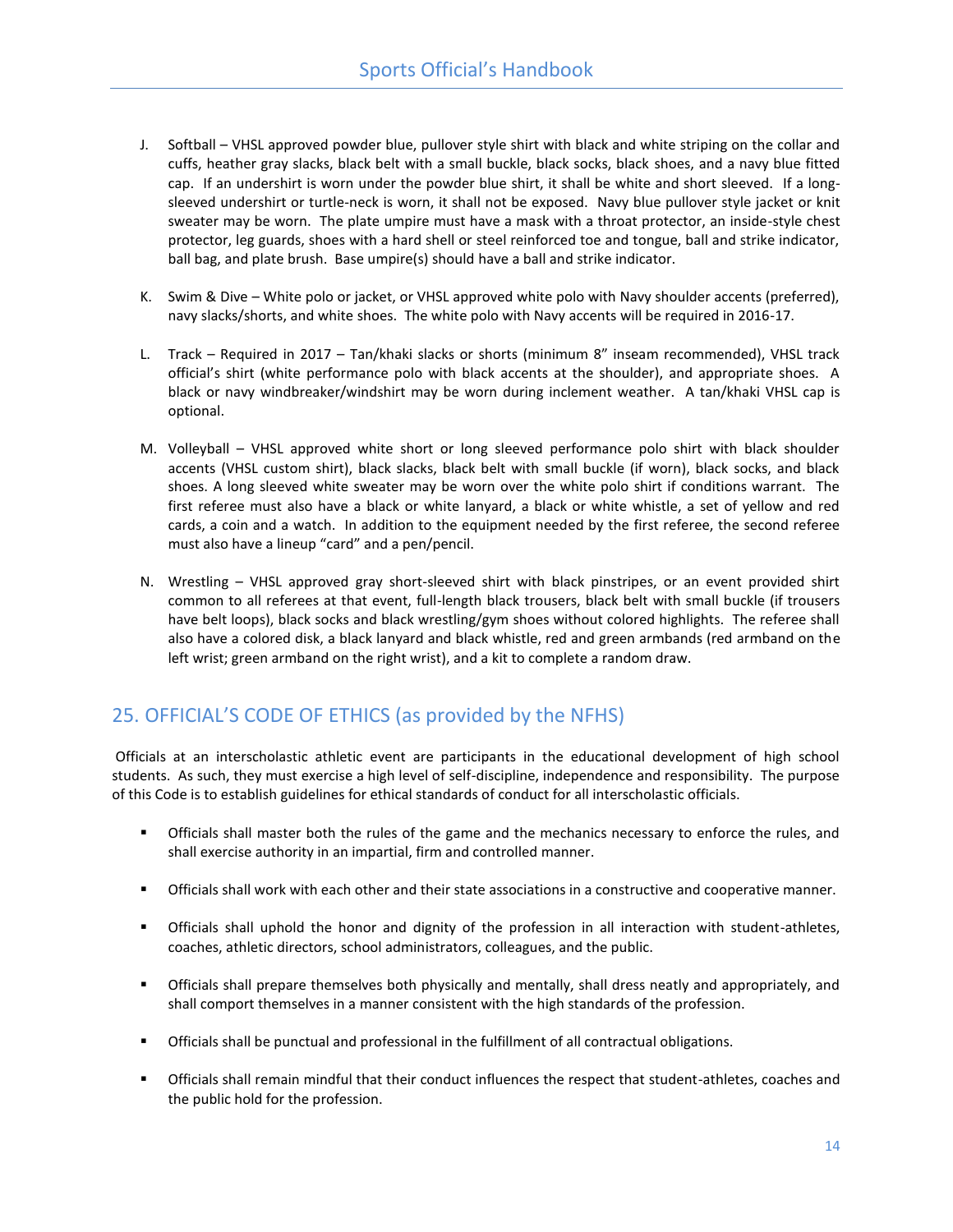- Officials shall, while enforcing the rules of play, remain aware of the inherent risk of injury that competition poses to student-athletes. Where appropriate, they shall inform event management of conditions or situations that appear unreasonably hazardous.
- Officials shall take reasonable steps to educate themselves in the recognition of emergency conditions that might arise during the course of competition.
- Officials shall maintain an ethical approach while participating in forums, chat rooms and all forms of social media.

## <span id="page-15-0"></span>26. SCRIMMAGES

Scrimmages are practice sessions between two or three schools. Each team in a scrimmage is limited to 1 ½ times the length of a regular season contest. Scrimmages are also practice sessions for officials, and therefore no game fee may be charged except in situations where the scrimmage occurs after the first official contest date. Then a negotiated fee may be charged. The number of scrimmages required of each official is determined by each officials' association.

## <span id="page-15-1"></span>27. JAMBOREES

Jamborees are practice sessions involving more than three schools. Jamborees are to be played under game-like conditions. Each team in a jamboree is limited to 1  $\frac{1}{2}$  times the length of a regular season contest. Officials must be paid for working a jamboree. Schools and associations should negotiate a fee schedule for jamborees.

## <span id="page-15-2"></span>28. BENEFIT GAMES

A benefit game is a unique opportunity for two schools to play a game that might not otherwise fit in their schedule. The purpose of the game is to build enthusiasm and school morale. For those reasons, benefit games are often played near the beginning of a sport's season. The revenue from benefit games is divided equally between the two participating schools and the VHSL Foundation.

### <span id="page-15-3"></span>29. GAME FEES

Fees for regular season, conference tournament, and region tournament games are determined locally by contractual agreement between an officials association and the sponsoring entity. State tournament fees are determined by the VHSL's Executive Committee. State tournament fees are listed in the officials' section of the VHSL website.

## <span id="page-15-4"></span>30. PHOTOGRAPHER AND MEDIA POLICY

VHSL encourages media coverage of regular and post-season events. Game administrators, with input from game officials, will make the determination as to where photographers may position themselves during play. Flash photography is permitted except in gymnastics, diving and competition cheer, unless it is determined by the officials and host management that the flash or strobe hinders the actions of or endangers the participants.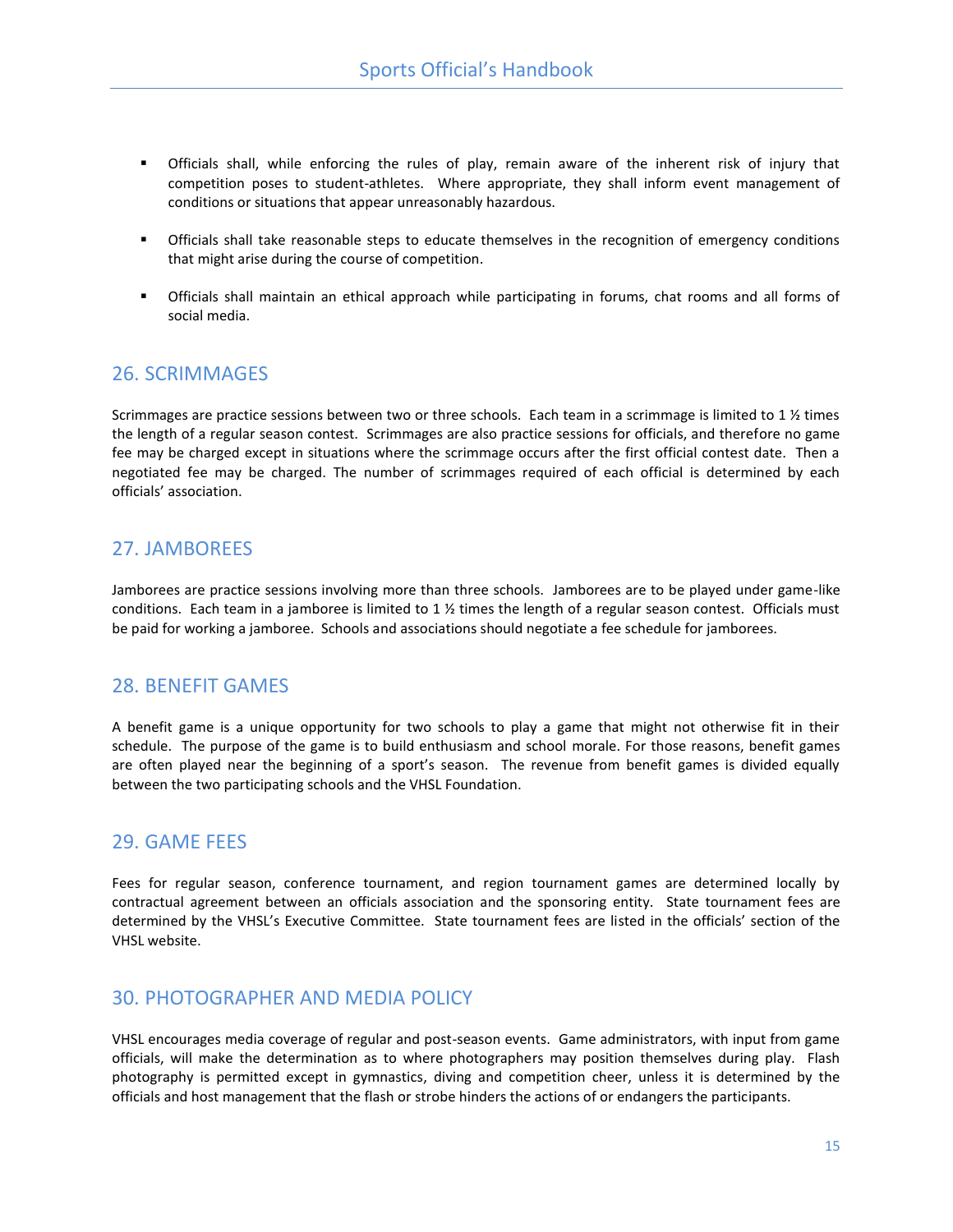## <span id="page-16-0"></span>31. ELIGIBILITY OF ATHLETES

VHSL member schools have adopted eligibility requirements for student-athletes and activities participants. These requirements and regulations can be found in the VHSL Handbook. The eligibility of athletes is NOT the responsibility of contest officials. As a contest official, your only responsibilities are those associated with the rules of the contest you are officiating.

# <span id="page-16-1"></span>32. VHSL RULE ADOPTIONS

#### <span id="page-16-2"></span>BASEBALL

#### **1. Suspended/Interrupted Games**

**VHSL Handbook 56-3-1 Suspended/Interrupted Games** – A game called for any reason where a winner cannot be determined (less than 4 ½ or 5 innings have been completed or the game is tied) or anytime for mechanical failure (e.g., artificial lights, irrigation systems, etc.) will be treated as a suspended game. The game will be continued from the point of interruption with the line-up and batting order of each team exactly the same as the line-up and batting order at the moment of interruption subject to the rules of the game.

**VHSL Handbook 56-3-1 Exception** – Prior to the beginning of the season, an appropriate council (District, Conference or Region) may opt not to use this rule.

#### **2. 5-inning doubleheaders permitted**

**VHSL Policy Manual 56-4-3 BASEBALL/Doubleheaders (5-00) – By mutual agreement of the competing schools,** doubleheaders may consist of only five (5) innings per game.

#### **3. Ten-Run Rule**

**VHSL HB 56-4-4 The Ten-Run Rule** – The Ten-Run Rule required for regular season, district and conference tournament games is not in effect for region and state tournament games.

**VHSL Handbook 56-4-4 Exception** – Prior to the start of the season, a District or Conference Council may elect not to use the Ten-Run Rule for its regular season, district or conference tournament games. When schools play outside of their district, the home district's policy applies.

#### <span id="page-16-3"></span>BASKETBALL

#### **1. Coaching Box**

**VHSL Handbook 58-4-2 Coaching Box Rule** – Provisions as listed in the NFHS Basketball Rules Book dealing with the Coaching Box Rule (10-5-1) shall be used in all VHSL basketball contests. NOTE: VHSL has adopted a 14-foot box.

#### <span id="page-16-4"></span>FIELD HOCKEY

#### **1. Suspended/Interrupted Games**

**VHSL Handbook 66-3-1 Suspended/Interrupted Games** – In the event a game must be suspended by the officials because of conditions which make it impossible to continue play, the officials/tournament director shall: (a) Declare it an official game if one complete half or more of the game has been played and one team is ahead; (b) At any point after completion of the first half the score is tied, resume the game from the point of interruption; (c) If less than one complete half has been played, resume the game from the point of interruption.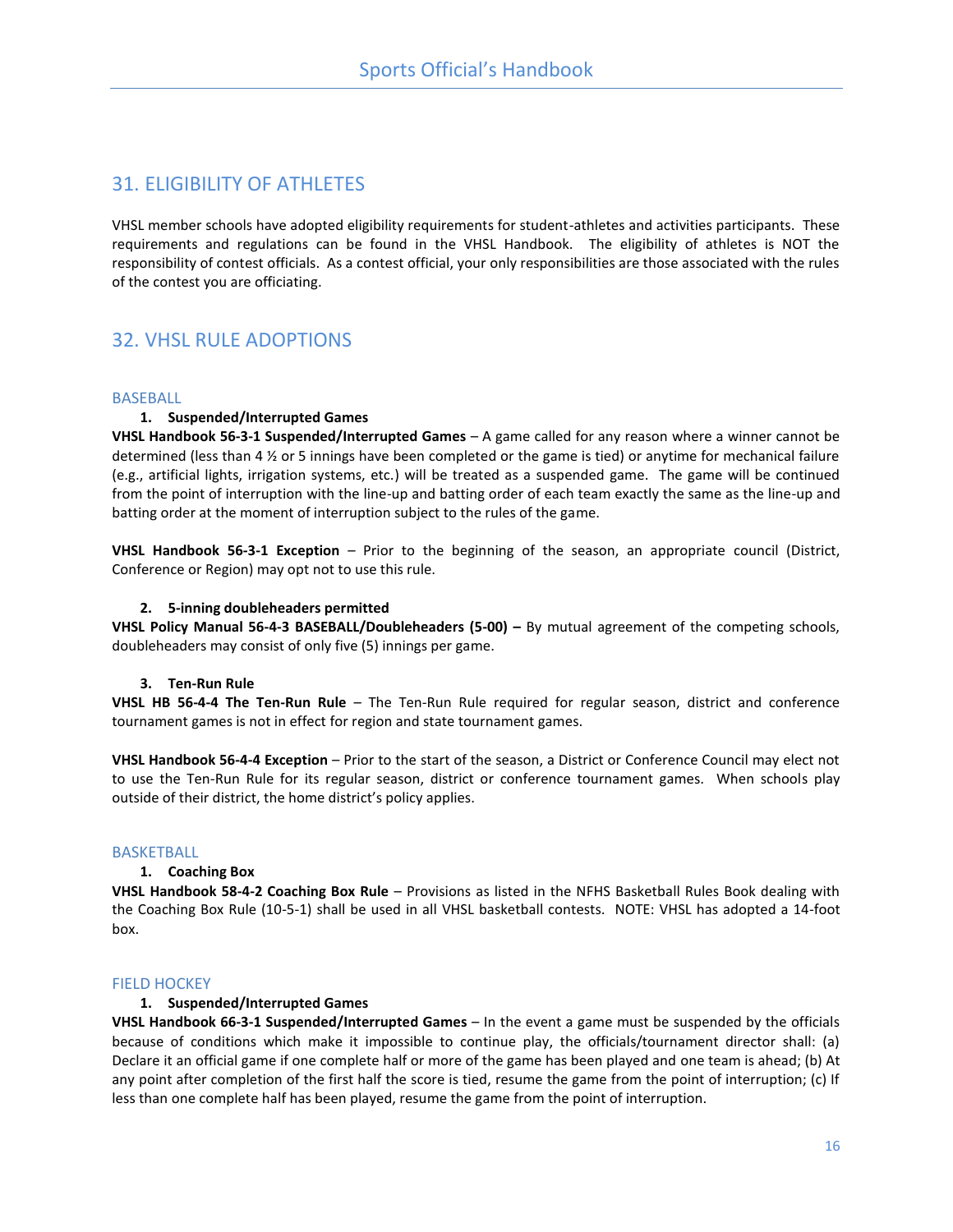#### **2. Regular Season Tie-Breaker**

See the field hockey page on the VHSL website for a printable copy of the overtime procedure.

#### **3. Post-Season Tie-Breaker**

See the Field Hockey page on the VHSL website for a printable copy of the overtime procedure.

#### **4. 6-Goal Rule**

**VHSL Handbook 66-4-4 Six-Goal Rule** – The Six-Goal Rule shall be in effect for all regular season, district and conference tournament games. The Six-Goal Rule provides that if, at any time after the mid-point of the second half of play, one team leads by six (6) or more goals, the game shall be terminated. When schools play regular season games outside their district, the home district's policy applies.

**VHSL Handbook 66-4-4 Exception** – Prior to the start of the season, a District Council may elect not to use the Six-Goal Rule for its regular season and/or district tournament games.

#### <span id="page-17-0"></span>FOOTBALL

#### **1. Football Point Rule**

**VHSL Policy Manual 68-4-1(1) Football Point Rule (3-06)** – When a thirty-five (35) point differential is reached at half-time or at any point during the second half, the game clock will continue to run anytime there is an incomplete pass or the runner goes out of bounds. Should the point differential subsequently be reduced to less than thirty-five points, game officials will discontinue the use of this timing adjustment. This adoption will be utilized during regular season and playoff games and at all levels of play (varsity and sub-varsity). This adjustment may not be utilized when NFHS Football Rule 3-1-3 is in effect.

#### **2. Non-Varsity Games – Length of Quarters**

**VHSL Handbook 68-4-3 Non-Varsity Games** – Ten-minute quarters shall be used for sub-varsity games. For gmes involving only  $8<sup>th</sup>$  graders, eight-minute quarters shall be used.

#### <span id="page-17-1"></span>**GYMNASTICS**

#### **1. Interrupted/Suspended Meets**

**VHSL Handbook 74-3-1 Interrupted/Suspended Meets** – In the event a meet must be suspended by the Meet Referee because of conditions which make it impossible to continue competition on that day, if all teams have completed at least two "common" events (the same two events), the meet will be considered official and the results final based on scores in the completed common events. If all teams have NOT completed at least two common events, the meet, if rescheduled, shall be resumed from the point of interruption.

#### <span id="page-17-2"></span>INDOOR TRACK

#### **1. Suspended/Interrupted Event**

**VHSL Handbook 76-3-1 Suspended/Interrupted Event** – Suspended/interrupted meets shall be resumed from the point of the last completed heat unless the schools involved agree not to continue the event.

#### <span id="page-17-3"></span>BOYS LACROSSE

#### **1. Interrupted/Suspended Games**

**VHSL Handbook 77-3-1 (2) Suspended/Interrupted Boys Games** – In the event a game must be suspended by the referee because of conditions which make it impossible to continue play, the game shall: (a) Be declared an official game if three periods or more of the game have been played and one team is ahead; (b) After completion of three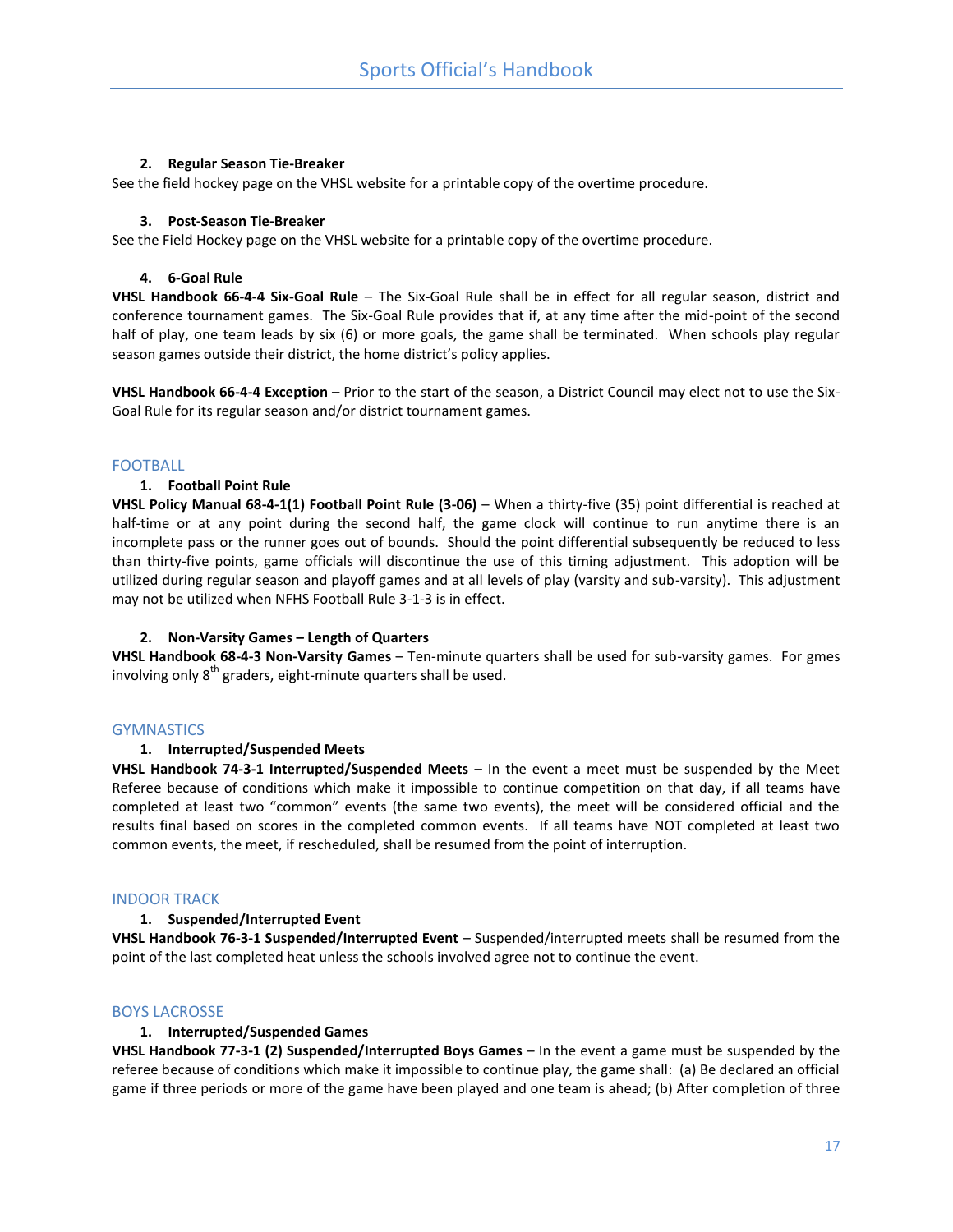periods or more of the game and the game is tied, resume the game from the point of interruption; (c) If less than three periods have been played, resume the game from the point of interruption.

#### <span id="page-18-0"></span>GIRLS LACROSSE

#### **1. Interrupted/Suspended Games**

**VHSL Handbook 77-3-1(1) Interrupted/Suspended Girls Games** – In the event a post season tournament game must be suspended by the referee due to conditions which make it impossible to continue play, the game shall: (a) Be declared an official game if 80% (40 minutes) of the playing time has elapsed and one team is ahead; (b) After completion of 80% (40 minutes) of the playing time, the score is tied, resume the game from the oint of interruption; (c) If less than 80% (40 minutes) of the playing time has been completed, resume the game from the point of interruption.

#### <span id="page-18-1"></span>**SOCCER**

#### **1. Suspended/Interrupted Matches**

**VHSL Handbook 78-3-1 Suspended/Interrupted Matches** – In the event a match must be suspended by the officials because of conditions which make it impossible to continue play, the officials/tournament director shall: (a) Declare it an official match if one complete half or more of the match has been played and one team is ahead; (b) At any point after completion of the first half if the score is tied, resume the match from the point of interruption unless both teams agree to the tie; (c) If less than one complete half has been played, resume the match from the point of interruption.

#### **2. Regular Season Tie-Breaker**

**VHSL Handbook 78-4-2 Breaking Ties, Regular Season Play** – If a tie exists in regular season play, the teams shall play two five-minute overtime periods. At the end of the first overtime period, teams shall change ends of the field. If a tie still exists, the game shall be recorded as a tie.

#### **3. Post-Season Tie-Breaker**

**VHSL Handbook 78-4-3 Breaking Ties, Post-Season Play** – If a tie exists during post-season play, the tie shall be broken by the Tie-Game Procedure posted on the Soccer page of the VHSL website.

#### **4. 8-Goal Rule**

**VHSL Handbook 78-4-4 Eight-Goal Rule** – The Eight-Goal Rule shall be in effect for all regular season, district and conference tournament matches. The Eight-Goal Rule provides that if, at any time after the mid-point of the second half of play, one team leads by eight (8) or more goals, the match shall be terminated. When schools play outside their district, the home district's policy applies.

**VHSL Handbook 78-4-4 Exception** – Prior to the start of the season, District or Conference Councils may elect not to use the Eight-Goal Rule for its regular season and/or tournament matches. Suspended Game Rule

#### <span id="page-18-2"></span>**SOFTBALL**

#### **1. Suspended/Interrupted Games**

**VHSL Handbook 79-3-1 Suspended/Interrupted Games** – A game called for any reason where a winner cannot be determined (less than 4 ½ or 5 innings have been completed or the game is tied) or any time for mechanical failure (e.g., artificial lights, irrigation systems, etc.) will be treated as a suspended game. The game will be continued from the point of interruption with the line-up and batting order of each team exactly the same as the line-up and batting order at the moment of interruption subject to the rules of the game.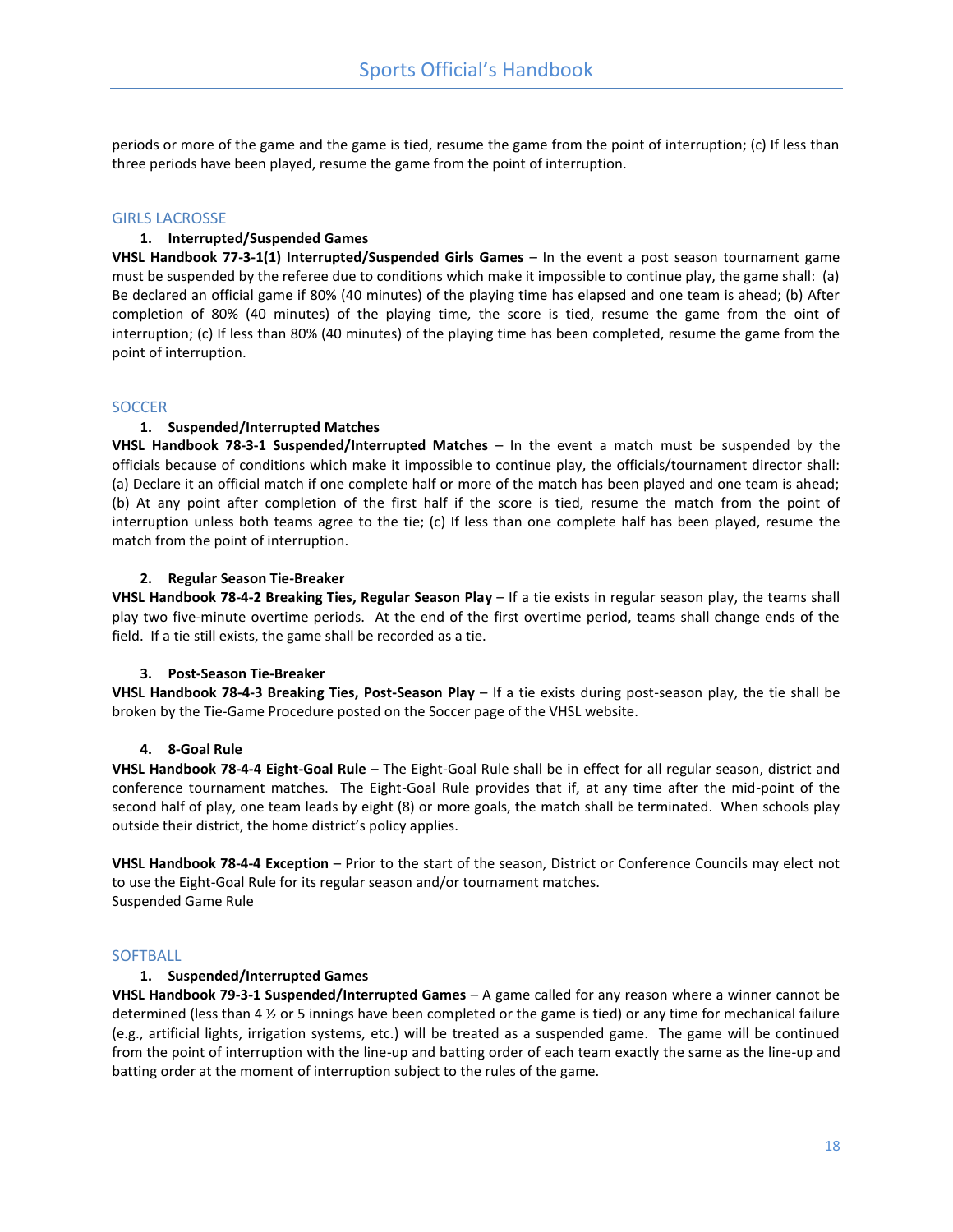#### **2. Double First Base**

VHSL Policy Manual 79-4-1 (2) Double First Base (9-99) – Schools may use a double first base.

#### **3. Doubleheaders**

VHSL Policy Manual 79-4-1 (3) Doubleheaders (5-00) – By mutual agreement of the competing schools, doubleheaders may consist of only five (5) innings per game.

#### **4. Pitching Machines**

VHSL Policy Manual 79-4-1 (4) Pitching Machines (2-91) – Pitching machines are prohibited in state playoff games.

#### **5. Ten-Run Rule**

**VHSL Handbook 79-4-2 Ten-Run Rule** – The Ten-Run Rule required for all regular season, district and conference tournament games is not in effect for region and state tournament games.

**VHSL Handbook 79-4-2 Exception** – Prior to the start of the season, a District or Conference Council may elect not to use the Ten-Run Rule for its regular season, district or conference tournament contests. When schools play outside their district, the home district's policy applies.

#### **6. Courtesy Runner**

**VHSL Handbook 79-4-3 Courtesy Runner Rule** – The suggested courtesy runner rules as listed in the NFHS Softball Rule Book shall be allowed in all VHSL softball contests.

#### **7. Tie-Breaking Procedures – "Olympic" or "International" tie-breaker**

#### **VHSL Policy Manual 79-4-4 Softball Tie-Breaking Procedure:**

- (1) The VHSL Softball Tie-Breaking Procedure is to be used beginning in the  $9<sup>th</sup>$  inning of any regular season contest. The tie-breaking procedure (often referred to as the "International" or "Olympic" tie-breaker) shall use the following procedure:
	- a. Each half-inning shall begin by placing a runner on second base.
	- b. That runner is the player in the batting order who precedes the lead-off batter in that inning, and this procedure is maintained until a winner is determined in that inning or subsequent innings.
- (2) Prior to the beginning of the season, District Councils may opt to not use this tie-breaking procedure.
- (3) This procedure may NOT be used in conference, region or state tournament play.
- (4) Local commissioner of officials shall be contacted so their association may be prepared to implement this rule.
- (5) If opponents are in conflict over implementation of this rule, the home team's policy will prevail for that contest.

#### <span id="page-19-0"></span>SWIMMING AND DIVING

#### **1. Relay Teams**

**VHSL Handbook 80-4-2 Relay Teams** – As allowed by State Association adoption, schools may enter their relay teams without individual names. It shall not count as an entry unless the competitor actually competes in the event. Any individual on the team may swim in the preliminaries, swim-offs and/or finals provided he/she does not exceed the permitted entries for the meet.

#### <span id="page-19-1"></span>VOLLEYBALL

#### **1. Suspended/Interrupted Matches**

**VHSL Handbook 86-3-1 Suspended/Interrupted Matches** – Matches which are suspended or interrupted prior to completion shall be resumed from the point of interruption unless both schools agree to accept the score at the time of interruption as final.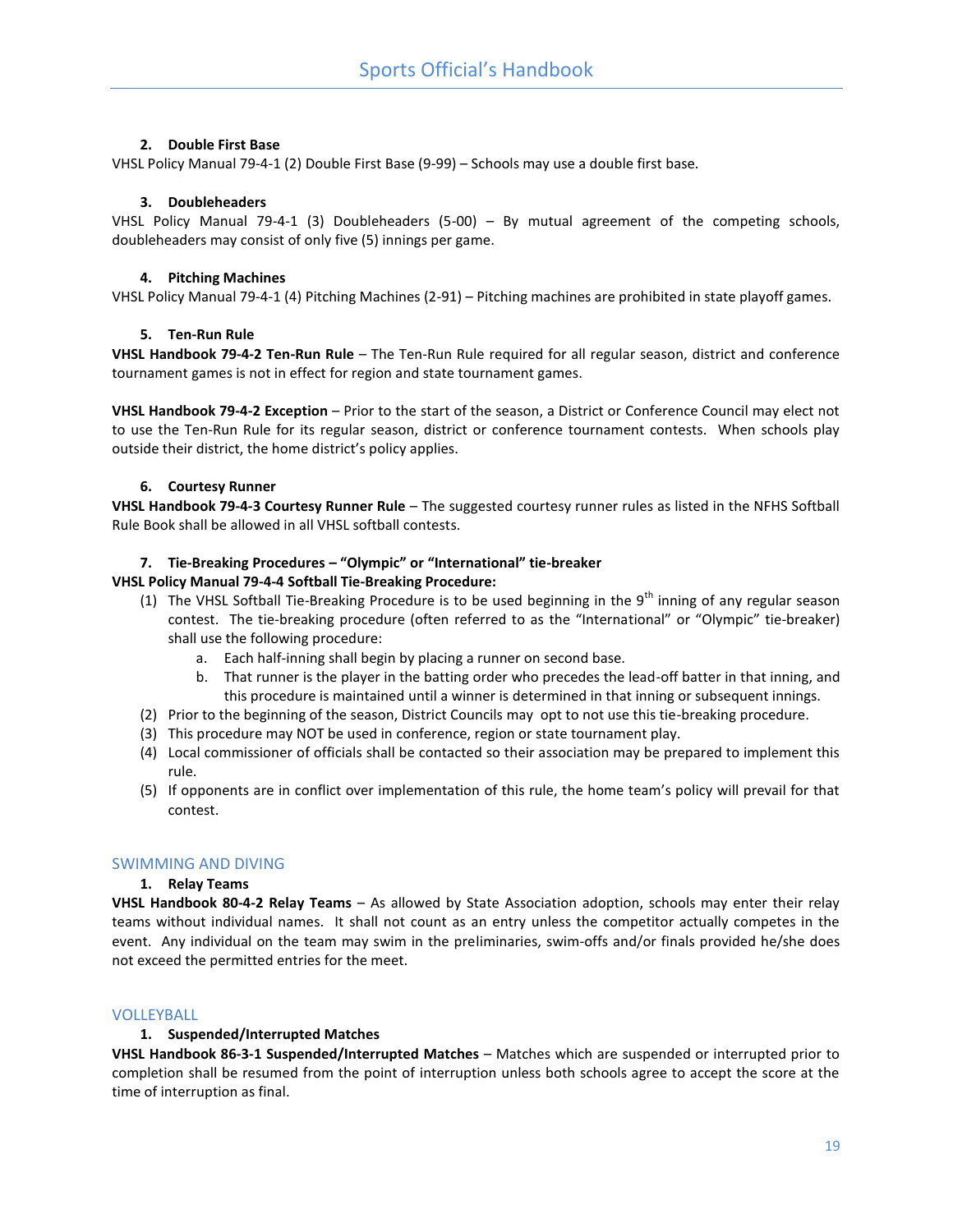#### **2. Length of Matches**

VHSL Policy Manual 86-4-1 (1) Length of Matches (12-04) – Districts are allowed to approve two-out-of-three game matches in regular season play.

#### **3. Match Scoring**

VHSL Policy Manual 86-4-1 (2) Match Scoring (9-03) – Prior to the start of the season, a district council may adopt a modified match format for series other than dual-varsity matches; the match format for non-district, non-dual varsity matches (including invitation tournaments) shall be set by the host school. Match format in volleyball would include the number of points that constitute a game and the number of games that constitute a match, but would not include the manner in which points are scored. Districts could opt, for example, to play non-varsity matches (or a non-dual varsity match) in a best two-out-of-three games format, with each game played to 21 points.

#### **4. Tournament Officials**

VHSL Policy Manual 86-4-1 (3) Officials (5-98) – Four certified volleyball officials are required for all conference, regional and state playoff matches.

#### <span id="page-20-0"></span>**WRESTLING**

#### **1. Match Limitations**

**VHSL Policy Manual 88-3-1 Match Limitations (3-83)** – Wrestling teams may participate in tournaments as long as they do not exceed 5 matches per day in a 2-day tournament.

#### **2. Suspended/Interrupted Matches**

**VHSL Handbook 88-3-1 Suspended/Interrupted Match** – Matches which are suspended or interrupted prior to completion shall be resumed from the point of interruption unless schools agree to accept the results at the time of interruption as final.

## <span id="page-20-1"></span>33. REGULAR SEASON CONTEST DELAYS

- A. **Delay by the visiting team** Occasionally, you may get to a game site and the visiting team has not yet arrived. What should you do? If the contest is a regular season contest and the host management has been notified of the reason for the delay and projected arrival time, the officials must stand by for 60 minutes beyond the scheduled starting time. When the team arrives, a reasonable amount of time must be provided for the visiting team to conduct a pregame warm-up. The warm-up shall not be less than 15 minutes. If the host management has not been notified that there is a delay and the reason for it, the officials may leave the site, without obligation, 30 minutes after the originally scheduled start time has passed.
- B. **Delay in arrival of officials** If a confirmed member of the officiating crew fails to arrive for a scheduled contest, those officials who are present may 1) officiate the contest with less than the usual number of officials; 2) replace the absent official with another registered official; or 3) work with home management to postpone the contest. The assigning commissioner should also be contacted.

## <span id="page-20-2"></span>34. HEAT RELATED DELAYS

The weather in Virginia can be very hot and humid during the months of May through September. These conditions can be difficult for even the best-conditioned athlete or official. Every effort should be made to ensure that neither athletes nor officials are subjected to unnecessary risk of heat illness. The officials must work cooperatively with home contest administration on decisions related to the application of local policies designed to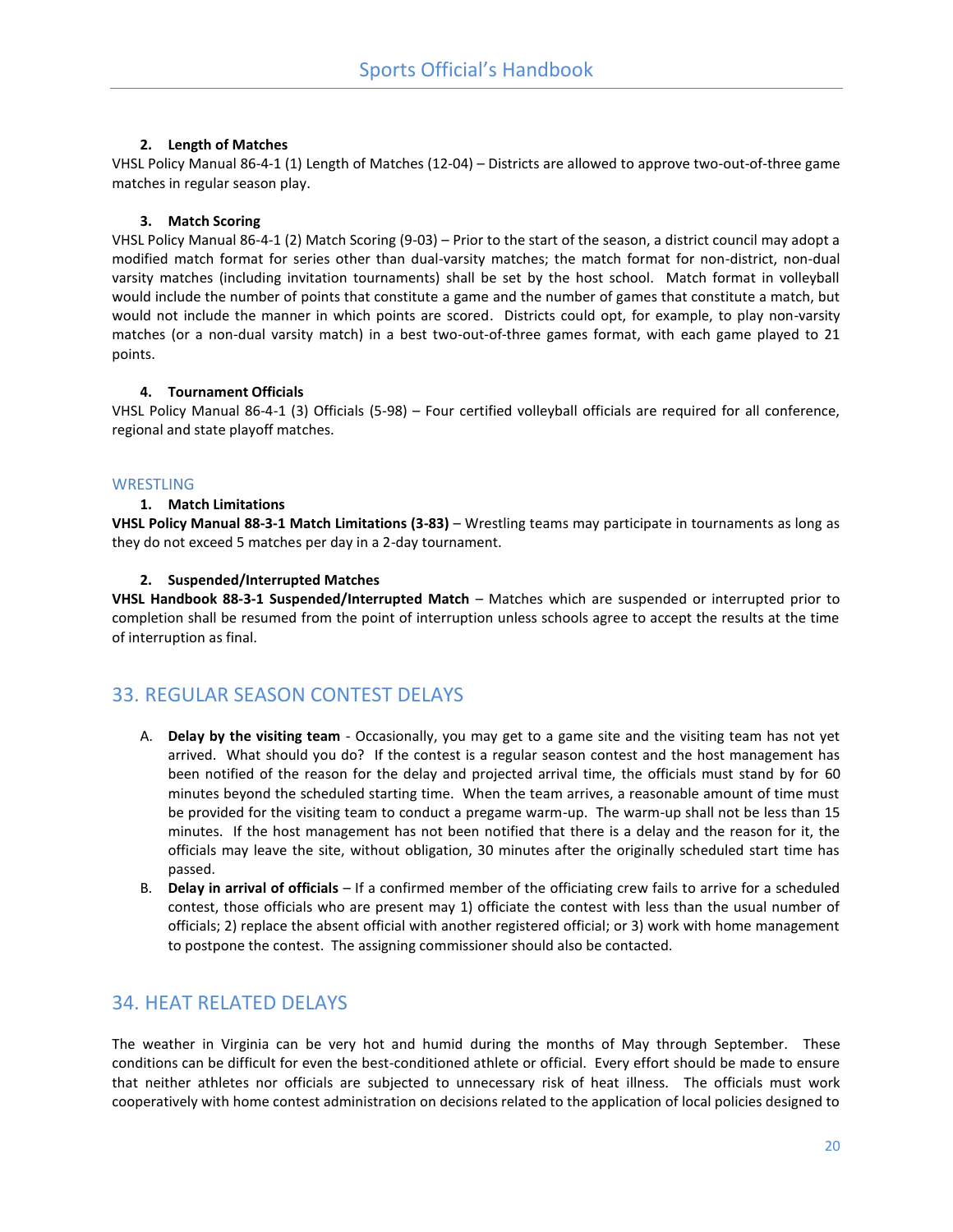protect participants from heat related illnesses. This may be as simple as giving soccer teams or field hockey teams a water break at the half-way point of the first and second periods of play, or it could involve a temporary suspension of play until conditions improve.

## <span id="page-21-0"></span>35. LIGHTNING POLICY

Lightning can kill! Officials of outdoor sports must be aware of weather conditions, and must be prepared to suspend play when necessary. Each school should have a policy in place which addresses who will be assigned to monitor weather conditions, what criteria will be used for suspension and resumption of play, and where people will go if evacuation is needed. Officials need to know what that school policy is. In the absence of a specific policy, whenever thunder is heard or cloud-to-ground lightning is seen, play should be suspended immediately and all participants should take shelter. At that point, the "thirty minute rule" should be implemented. The thirtyminute rule requires that once play has been suspended, a wait of at least 30 minutes after the last thunder is heard or flash of lightning is seen is required prior to resuming play. Any subsequent thunder or lightning after the beginning of the 30-minute count resets the clock and another 30-minute count should begin. Officials and school administrators must work together to determine if/when play should be suspended for the day. If play is suspended for the day, make sure that before you leave, everyone is clear on all of the particulars regarding score, time remaining, players in the game, fouls, etc.

Officials must allow school administrators and/or game managers to make the call to suspend play when lightning is involved. Many schools have access to radar and other tools that help them monitor the weather. Work together for the best outcome.

In considering resumption of competition, the following steps must be followed:

- A. Delays for contests scheduled prior to 3 p.m. should not exceed three hours. Delays for contests scheduled for 3 p.m. or later should not exceed 90 minutes. Delays on nights not followed by a school day for the competing teams may be longer as determined by host management and game officials.
- B. A decision to resume the contest within the provided time frame must be made by the contest officials in consultation with host management and any visiting school administrator who might be present at the contest.
- C. The host school is responsible for facilities and will be given priority consideration in the final decision if there is no consensus among the three parties.
- D. The final decision must consider liability and conditions of facilities as well as future schedules, need to play the contest, and quality of all other options.

## <span id="page-21-1"></span>36. CONCUSSION PROTOCOL

If an athlete exhibits signs and/or symptoms of a concussion, officials must let the sideline know and the athlete must be removed from play for evaluation by appropriate medical personnel. Do not make a specific reference to "concussion." It is not your job to diagnose or to determine when an athlete may return to play. Stay within your role as an official.

## <span id="page-21-2"></span>37. SOCIAL MEDIA POLICY

It is important that officials understand the importance of maintaining an ethical approach while participating in various forums, chat rooms, and all other forms of social media. The VHSL advocates and applies the recommended policy statement of the National Association of Sports Officials that states –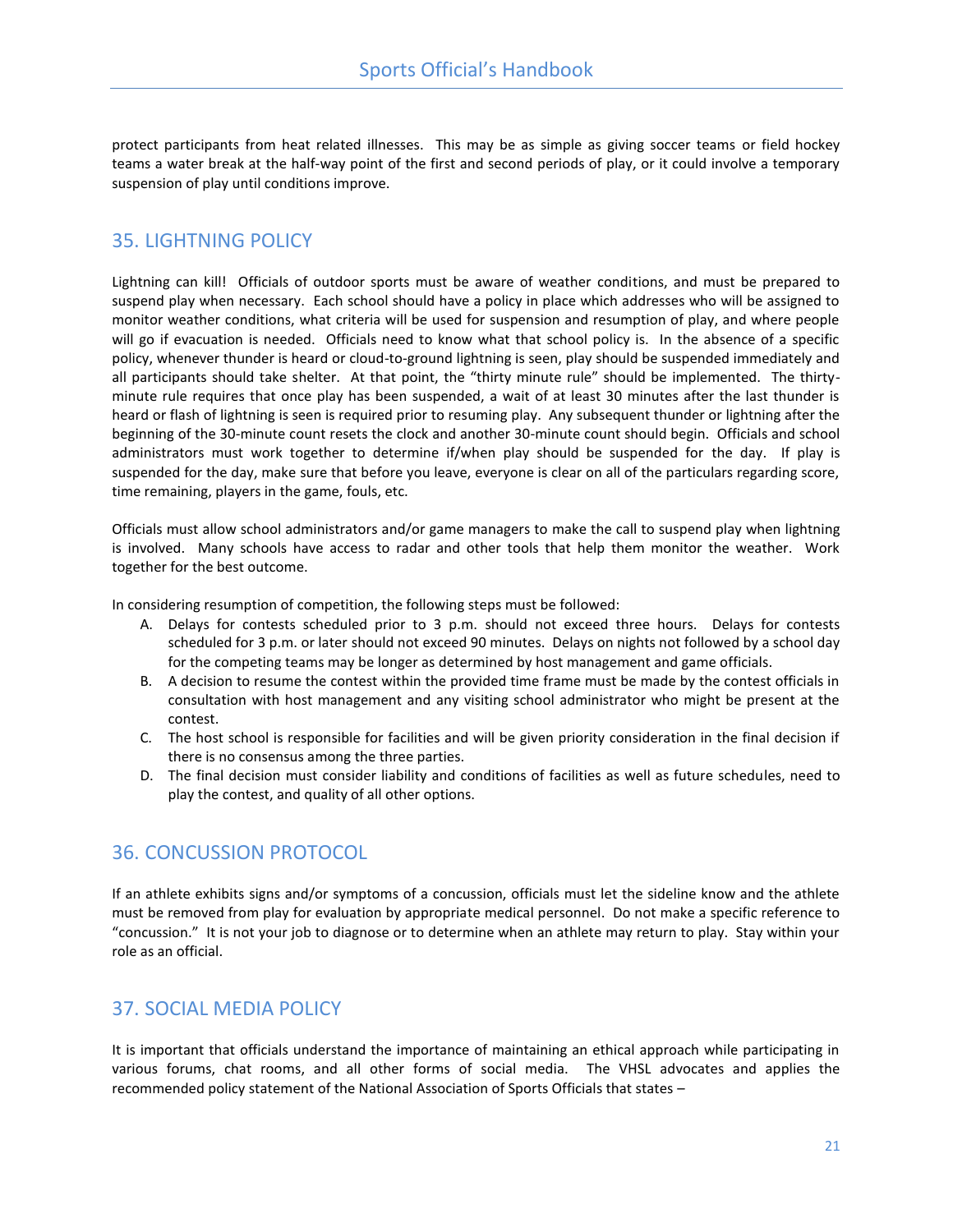- A. DO be aware that posts on social media are visible to the general public. Even if you limit access to your page to friends, it is likely that your post will be viewed by someone beyond the circle of people you intended to see it.
- B. DO find out your association or league expectations regarding social media. Your association may not have hard and fast rules, but find out if it has an unofficial policy.
- C. DO think twice before you post. If there is anything in your post that could be construed as a criticism of officials, of officials' decisions, or of schools, coaches or athletes … it's better left unsent.
- D. DO assume that your post will be seen by the two teams you will see in your next game and the teams you worked in your previous game, as well as your partner(s) in those games.
- E. DON'T post anything relating to the schools you have worked or will work. It calls your objectivity into question.
- F. DON'T include anything in a post that makes reference to an upcoming assignment. If teams want to find out who is going to be working their game, they should do so through official channels, not your tweet.
- G. DON'T post details about other people's assignments, to playoff games for instance, until that information has been officially released. Don't use your page as a news service.
- H. DON'T use social media to criticize state or local association policies, assigning practices, etc.
- I. DON'T make posts regarding calls made by officials in other games, whatever the level. You and your buddies might debate the call you saw on TV, but debating the call on Facebook, Twitter or other forums and social media is a no-no.

Accountability and integrity should always be our guiding principles. Jeopardizing your impartiality or professionalism should never be a part of your actions or posts. Think twice before you do or say anything that could compromise your integrity or the integrity of the profession of officiating.

# <span id="page-22-0"></span>38. SCHOOL RESPONSIBILITIES – BE A GOOD HOST

#### **Before the contest**

- Make sure the official's dressing area is clean. The area should have a clean shower, hot and cold running water, and a toilet. The official's locker room is "off limits" to everyone but the contest officials before, during and after the contest.
- **Make sure the field or venue is properly prepared for play.**
- **Provide properly trained individuals to perform needed game functions scorekeepers, timers,** announcers, etc.

#### **When the officials arrive**

- Have an administrator meet the officials when they arrive and escort them to their locker room. Make them feel welcome – they are guests in your building.
- **If it is "senior night" or some other special occasion, let the officials know.**
- Let them know who is "on duty" as a site manager, and where that person can be found during the contest.
- **For outdoor sports, especially on cloudy days, let the officials know who will be monitoring the weather,** and where they should go in the event of a weather emergency or inclement weather.

#### **During the contest**

- Have water, soda or energy drinks available for the officials, especially at half-time and after the contest.
- **Set high expectations with your coaches in regard to their sportsmanship and insist they do the same with** their players.
- **EXECT ADDET THE INTE ARK IS CONST ARK** EXECT A Lepton areas used by officials clear of unauthorized personnel.
- Have supplies available to clean up any blood/bodily fluids.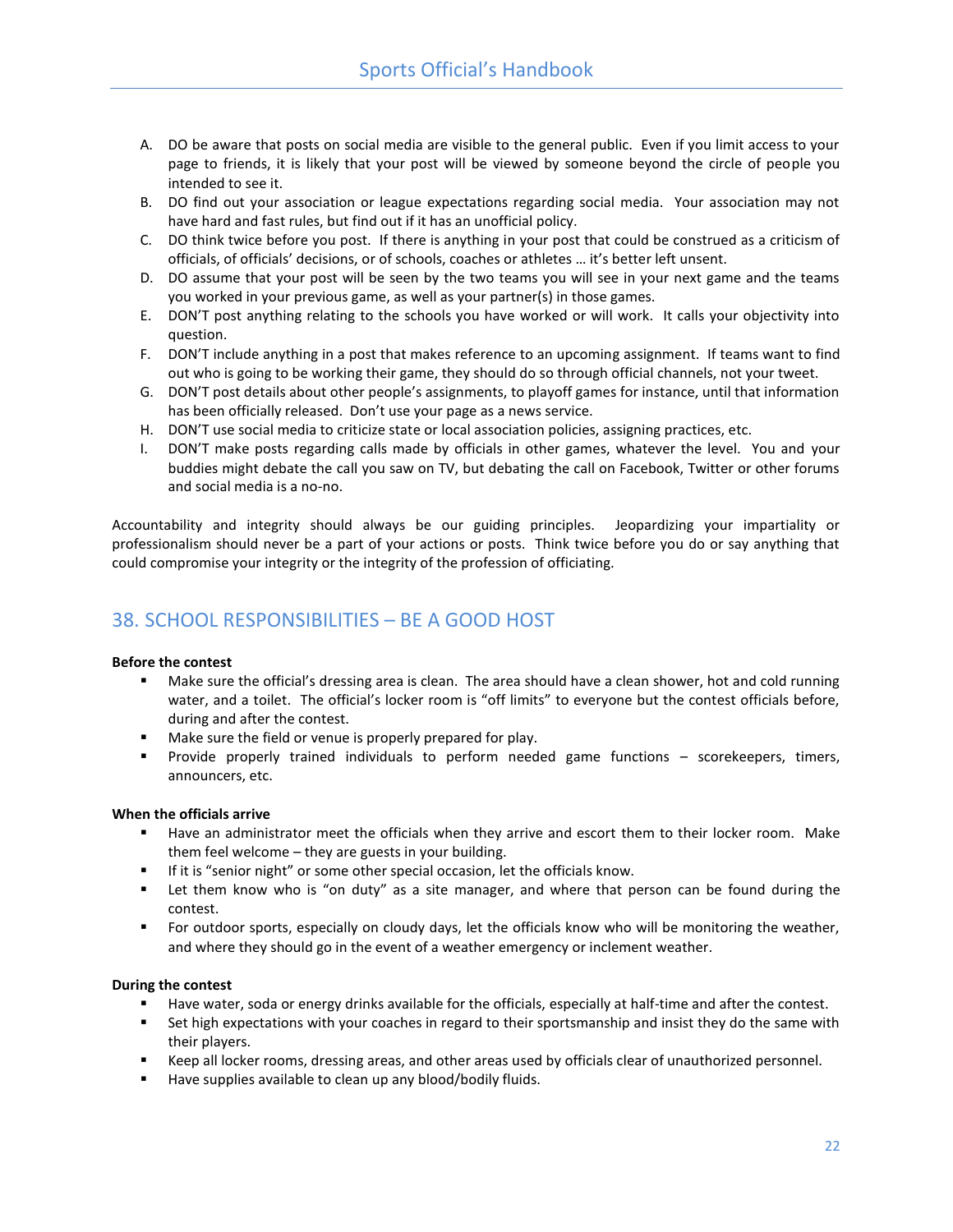- Be proactive when it comes to insisting on positive fan behavior. Do not wait for officials to identify a problem spectator(s).
- Support officials and assist fully with any request that they might have in regard to problems with spectators. Remove a spectator when requested or needed.

#### **After the contest**

- **Have a game manager or other administrator escort the officials to their locker room.**
- Do not allow unauthorized individuals access to the officials.
- The locker room should be "off limits" to everyone but the contest officials.
- **If necessary, escort officials to their vehicles.**
- **Regardless of the outcome, show respect and appreciation for their work. Thank them for their efforts.**

## <span id="page-23-0"></span>39. YOUR RESPONSIBILITIES – BE A GOOD GUEST

#### **Arriving at the school**

- **•** Dress appropriately.
- Get there early.
- **Park intelligently.**
- Check in with the AD or game administrator.
- Be courteous to all you meet.
- Say "please" and "thank you" and "you are welcome."

#### **Dressing area**

- **Leave it in better shape than when you arrived.**
- Don't leave bottles or trash strewn about.
- If you work a sport that is played outdoors and you must dress in your vehicle, be discrete (park intelligently).
- Don't expect or ask for special favors or entitlements.
- Appreciate whatever is provided not all schools will be able to provide food or drink at half-time or after the game.
- Say "please" and "thank you" and "you are welcome."

#### **At the venue**

- Arrive and leave as a crew.
- Be friendly but firm as needed to gain cooperation to have any necessary site changes made. Explain the need. Be patient. Player safety is important.
- Smile occasionally. Let your body language reflect that you are glad to be doing the game.
- **Ignore fans unless they are inciting opposing players. Do not tolerate gestures or behavior that prevents** you from performing your duties.
- **Treat players and coaches with respect.**

#### **After the game**

- Shower and pack in a timely manner everyone wants to go home!
- **Clean up after yourself.**
- $\blacksquare$  Leave with only what you brought no souvenirs!
- Say "please" and "thank you" and "you are welcome."